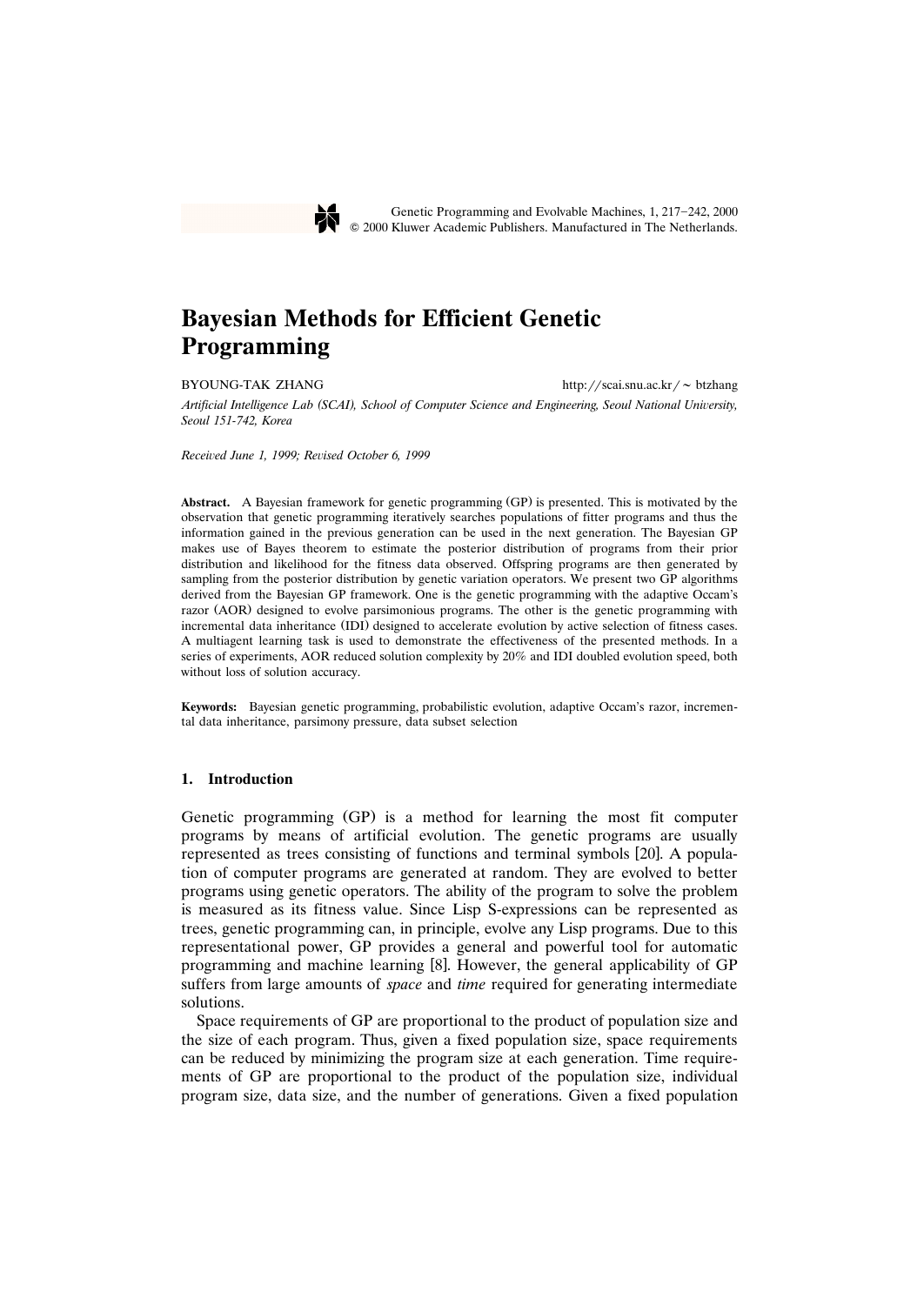size and generation number, the time complexity of GP can be reduced by minimizing program size and/or data size. As reviewed in Section 2, several methods have so far been proposed and tested to scale up genetic programming with respect to space and time requirements. However, relatively little effort has been made to develop theories to provide principled methods for efficient guidance of evolutionary dynamics of genetic programming.

In this paper, we present principled ways for genetic programming to evolve compact programs as fast as possible without loss of their accuracy. These methods are based on the Bayesian evolutionary framework [41]. In the Bayesian approach to genetic programming, genetic programs are viewed as models of the fitness data. Bayes theorem is used to estimate the posterior probabilities of programs from their prior probabilities and likelihoods for the fitness cases observed. Offspring programs are then generated by sampling from the posterior distribution by using genetic operators.

Two specific methods for Bayesian genetic programming are presented. One is the genetic programming with the adaptive Occam's razor (AOR) designed to evolve parsimonious programs. The other is the genetic programming with incremental data inheritance (IDI) designed to accelerate evolution by active selection of training cases. All these methods are implemented as adaptive fitness functions that take into account the dynamics of evolutionary processes. A multiagent learning task is used to demonstrate the effectiveness of the presented methods.

The paper is organized as follows. In Section 2, we briefly review related works and describe the task that will be used in empirical studies. Section 3 introduces the Bayesian approach to genetic programming and its variants. Sections 4 and 5 provide the Bayesian GP methods for program growth control and acceleration of evolution speed. The performances of the presented methods are also demonstrated. Section 6 discusses the directions for future research.

# **2. Upscaling genetic programming**

Before the Bayesian approach is described, we review previous efforts for scaling up genetic programming. The review is focused on five issues that are most related to the present work (see Table 1): analysis of code growth phenomena, enforcing parsimony pressure, promoting modularity, operator design, and fitness case selection. It should be mentioned that genetic programming is a very broad and rapidly evolving field of research and our review does not attempt to be complete.

# 2.1. Previous efforts

Genetic programming is distinguished from other evolutionary algorithms in that it uses variable-size representations. Many GP researchers have observed that GP programs tend to rapidly grow in size as the population evolves. This phenomenon is known as "bloat." Angeline [3], for example, observes that many of the evolved solutions contained code segments that, when removed, did not alter the result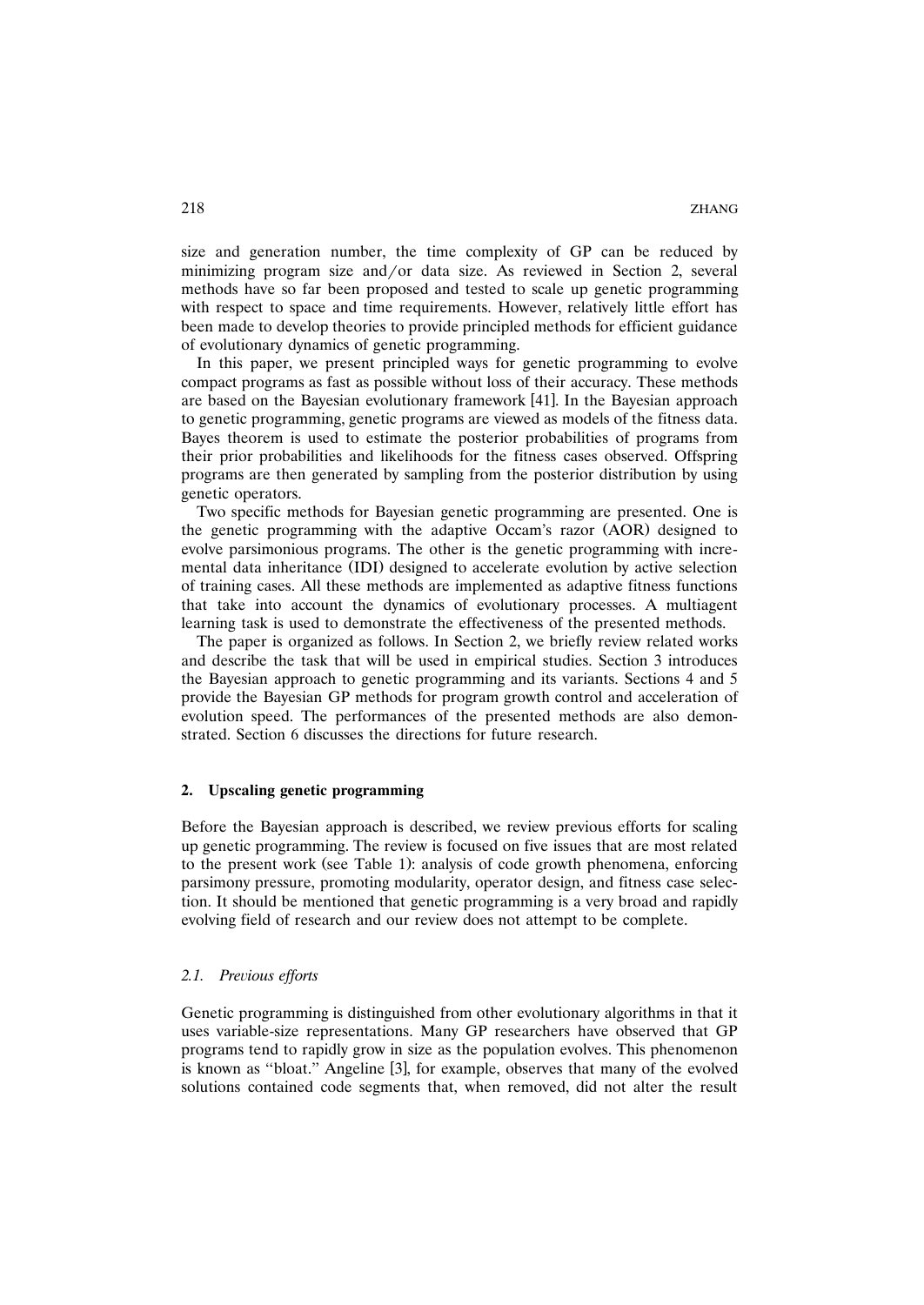| Subjects   | Selected references     |                        |  |
|------------|-------------------------|------------------------|--|
|            | Angeline [3]            | Banzhaf <sup>[7]</sup> |  |
| Bloat      | Landgon [22]            | Nordin [27]            |  |
|            | Wu [39]                 | Zhang [44]             |  |
|            | Blickle [10]            | Iba [18]               |  |
| Parsimony  | Kinnear [19]            | Rosca [31]             |  |
|            | Soule [36]              | Zhang [44, 45]         |  |
|            | Andre [1]               | Angeline [2]           |  |
| Modularity | Koza [21]               | O'Reilly [28]          |  |
|            | Spector <sup>[37]</sup> | Rosca [32]             |  |
|            | Angeline [4]            | Banzhaf <sup>[7]</sup> |  |
| Operators  | Chellapilla [11]        | Koza [20]              |  |
|            | Luke [24]               | Poli [29]              |  |
|            | Gathercole [13, 14]     | Hillis [17]            |  |
| Subset     | Schoenauer [33]         | Siegel [34]            |  |
|            | Teller [38]             | Zhang [40, 42]         |  |
|            |                         |                        |  |

*Table 1.* A summary of previous efforts for upscaling genetic programming

This list contains references which are directly related to the present work, and thus it is far from complete.

produced by the solution. Soule et al. [35] observe that removing non-functional codes at every generation does not halt the program's growth. Instead, the programs generate code which, while functional, is never actually executed.

Similar observations have been made in ''biological'' evolution. That is, introns or non-coding segments emerge in DNA as well. Wu and Lindsay [39] give a recent review of biological introns. Banzhaf et al. [7] characterize introns as having two salient features: An intron is a segment of the genotype that emerges from the process of the evolution of variable length structures, and an intron does not affect the survivability of the individual directly. Introns in GP turned out to be a mixed blessing. On one hand, they may benefit evolution since they enable a genetic program to protect itself against the destructive effect of crossover, and allow the population to preserve highly-fit building blocks  $[27]$ . On the other hand, from the practical point of view, introns usually result in run stagnation, poor results, and a heavy drain on memory and CPU time  $[8, 35]$ .

An explanation for the cause of bloat in GP was provided by Zhang and Mühlenbein [44]. Based on statistical learning theory, they show that the total error of genetic programs can be decomposed into two terms attributed to bias and variance. Since complex models are more expressive and thus better at reducing the bias error than simple models, GP programs tend to grow until they fit the fitness data perfectly unless complex models are penalized to reduce the variance error. Empirical evidence supporting the explanation was given by an analysis of the distributions of fitness vs. complexity of genetic programs generated by a large number of GP runs for solving 7-parity problems.

Recently, Langdon and Poli [22] provide a similar but more general explanation for bloat. They argue that any stochastic search techniques, including GP, will tend to find the most common programs in the search space of the current best fitness.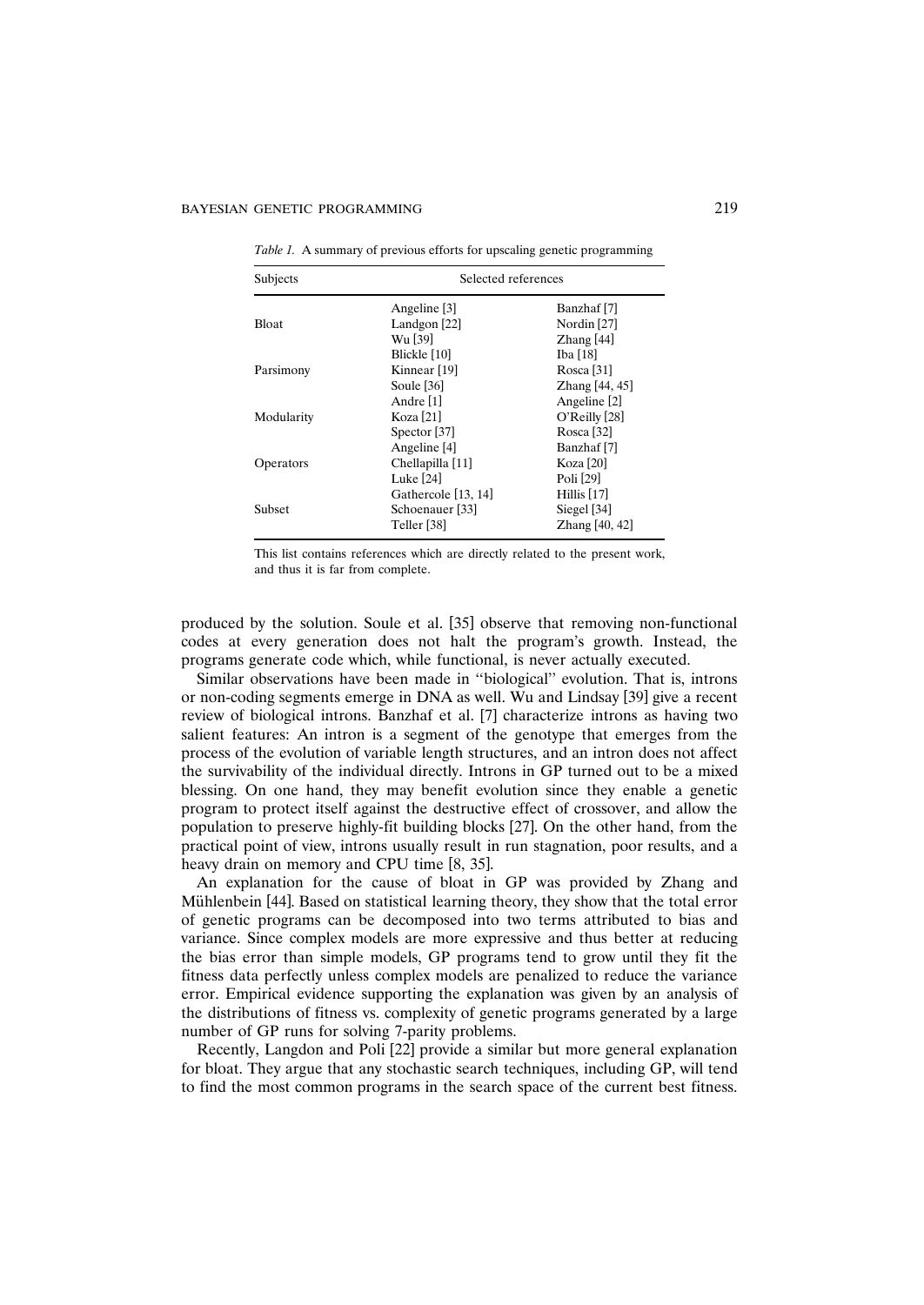Since in general there are more of these which are long than there are which are short (but GP starts with the shorter ones) the population tends to be filled with longer and longer programs. Based on this argument, Langdon [23] presents new crossover operators that carefully control variation in size and produce much less bloat.

For the purposes of upscaling genetic programming, there are several reasons for generally preferring parsimonious programs to complex ones. Parsimonious programs typically require less time and less space to run. This is particularly important during the GP process which may need to store and evaluate populations of hundreds or thousands of programs. When hardware implementation of GP solutions is in mind, or when GP evolves hardware circuits online ''evolvable Ž hardware''), simple circuits require less hardware resource and execution time than complex circuits.

In addition, statistical theory says that simpler models are likely to generalize better on unseen fitness cases. As shown in  $[44]$ , when biases are equal, a simple program has less variance in average than a complex program, resulting in smaller total error. This is the statistical background behind the principle of Occam's Razor [43] and the necessity for parsimony pressure in genetic programming. However, an effective control of program growth is a difficult task, since too much pressure on parsimony (that reduces variance error) may lead to loss of diversity and thus result in low accuracy (greater bias error). The adaptive Occam method [44] was presented as a method for striking a balance between accuracy and parsimony of GP solutions. It adapts the complexity penalty in the fitness function during a run so that programs of minimal complexity are evolved without loss of their accuracy. Several researchers support that parsimony pressure is one of the easiest and effective methods for avoiding bloat  $[10, 18, 19, 31, 35, 36]$ .

Controlling program growth is one method for reducing time complexity as well as space complexity of genetic programming. Another approach to upscaling GP is by increasing modularity and reusability of programs. Koza [21] introduces the automatically defined functions or ADFs. An ADF is a subroutine that is evolved during a run of genetic programming and which may be called by the main program that is being simultaneously evolved during the same run. He reports that GP with ADFs produced more parsimonious solutions and required fewer fitness evaluation. Angeline and Pollack [2] develop an alternative method called module acquisition (MA). Rosca and Ballard [32] present mechanisms for adaptive representation learning (ARL) that creates new subroutines through discovery and generalization of blocks of code. Spector  $[37]$  presents a method for evolving a collection of automatically defined macros (ADMs). He shows that ADMs sometimes provide a greater benefit than ADFs.

The search process of GP can be made more efficient by designing novel genetic operators. Traditionally, crossover has been considered as the primary operator and mutation as the secondary. This view is consistent with the notion that GP is best made by combining building blocks, as hypothesized in bitstring genetic algorithms. Koza [20] has argued that mutations have little utility in GP because of the position-independence of GP subtrees. However, the roles of building blocks and of crossover have become increasingly controversial in recent years. Luke and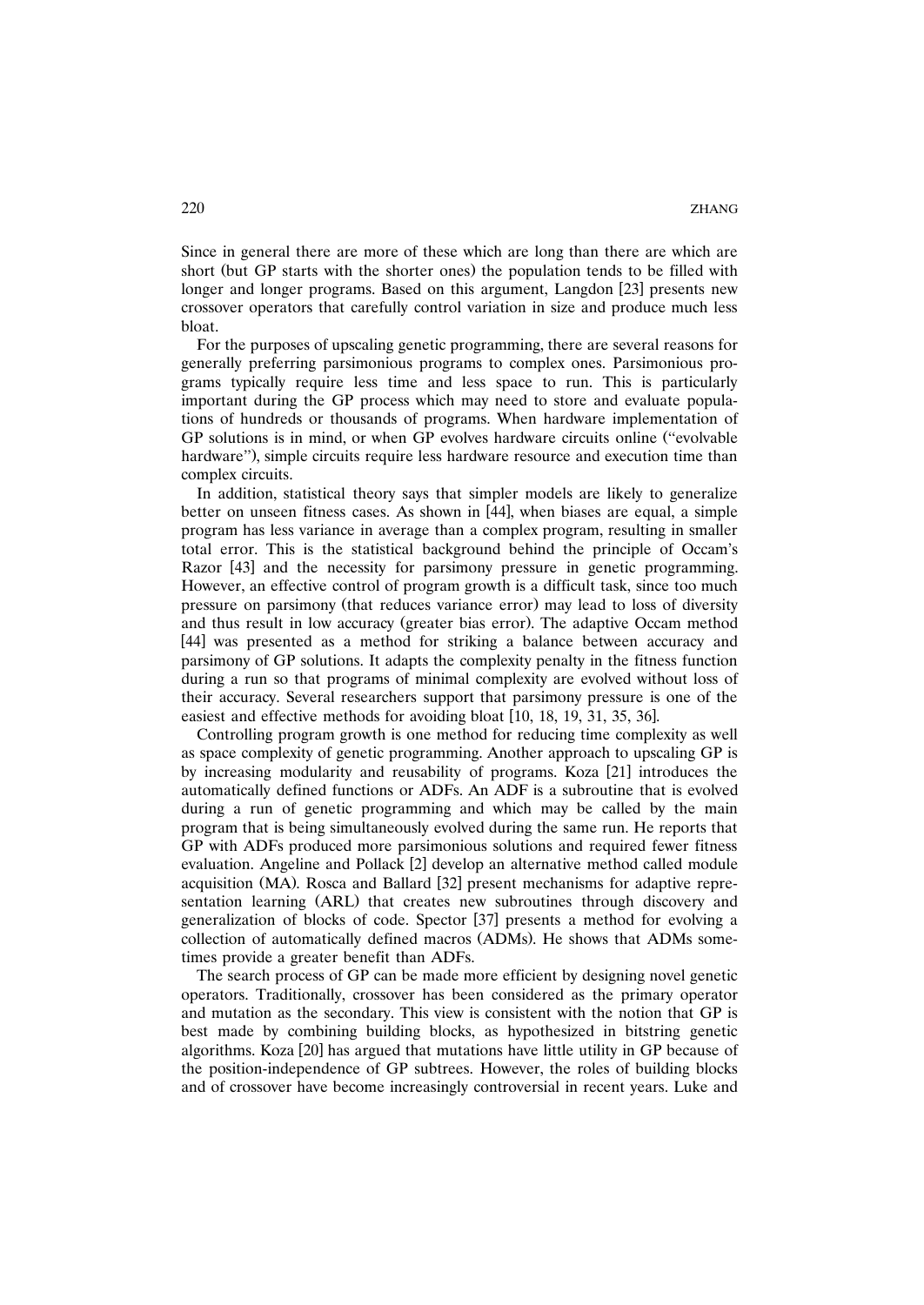Spector [24] experimentally demonstrate that mutation can in fact have utility and that crossover does not consistently have a considerable advantage over mutation. Banzhaf et al.  $[6]$  also found that increasing the mutation rate can significantly improve the generalization performance of genetic programming. Angeline  $[4]$ shows that mutation operations can perform on par with subtree crossover and suggests that the building block hypothesis may not accurately describe the operational chracteristics of subtree crossover. Chellapilla [11] proposes a method for evolving computer programs without crossover. Poli and Langdon [29] propose various crossover operators and compare their search properties. Haynes [16] demonstrates how small changes in representation, decoding, and evaluation of genetic programs can increase the probability of destructive crossover and mutation while not changing the search space.

More recently, several authors have shown that fitness evaluation in genetic programming can be significantly accelerated by selecting a subset of fitness cases. The basic idea is that, other things being equal, the evolution time can be minimized by reducing the effective data size for each generation. Siegel  $[34]$ , for example, describes a GP method for evolving decision trees using subsets of given training cases. Each fitness case has a fitness measure and the training cases which tend to be incorrectly classified by decision trees become more fit, and therefore selected more frequently. This method is motivated by competitive selection of fitness cases in the host-parasite model of Hillis [17]. Similar ideas of competitive selection of fitness cases have been refined by Teller and Andre [38] and by Gathercole and Ross [14]. Here, the fitness of a training case is evaluated only when the cost of evaluating another fitness case is outweighed by the expected utility that the new information will provide.

Another class of methods for fitness case selection is based on incremental learning. Schoenauer et al. [33] propose the successive optimization scheme that gradually refines the fitness. Evolution typically starts by considering a unique fitness case, and additional fitness cases are ''gradually'' taken into account when the current population meets some performance criterion. Though in a slightly different context, Zhang  $[40]$  presents a selective incremental learning (SEL) method in which an ''incrementally'' chosen subset of given training data is used for fitness evaluation of the model. The data sets are divided into two disjoint sets of candidate and training sets. Each candidate data point has a fitness value, called criticality, defined as the error made by the model. Fitter candidates are then incrementally selected into the training set as learning proceeds. SEL evolves a single data set for a single model. The method presented in Section 5 generalizes this to populations of multiple models and multiple data sets.

# 2.2. Evolving multiagent cooperation strategies using GP

A multiagent learning task is used as a testbed for the Bayesian genetic programming methods. In an  $n \times n$  grid world, a single table and four robotic agents are placed at random positions, as shown in Figure 1. A specific location is designated as the destination. The goal of the robots is to transport the table to the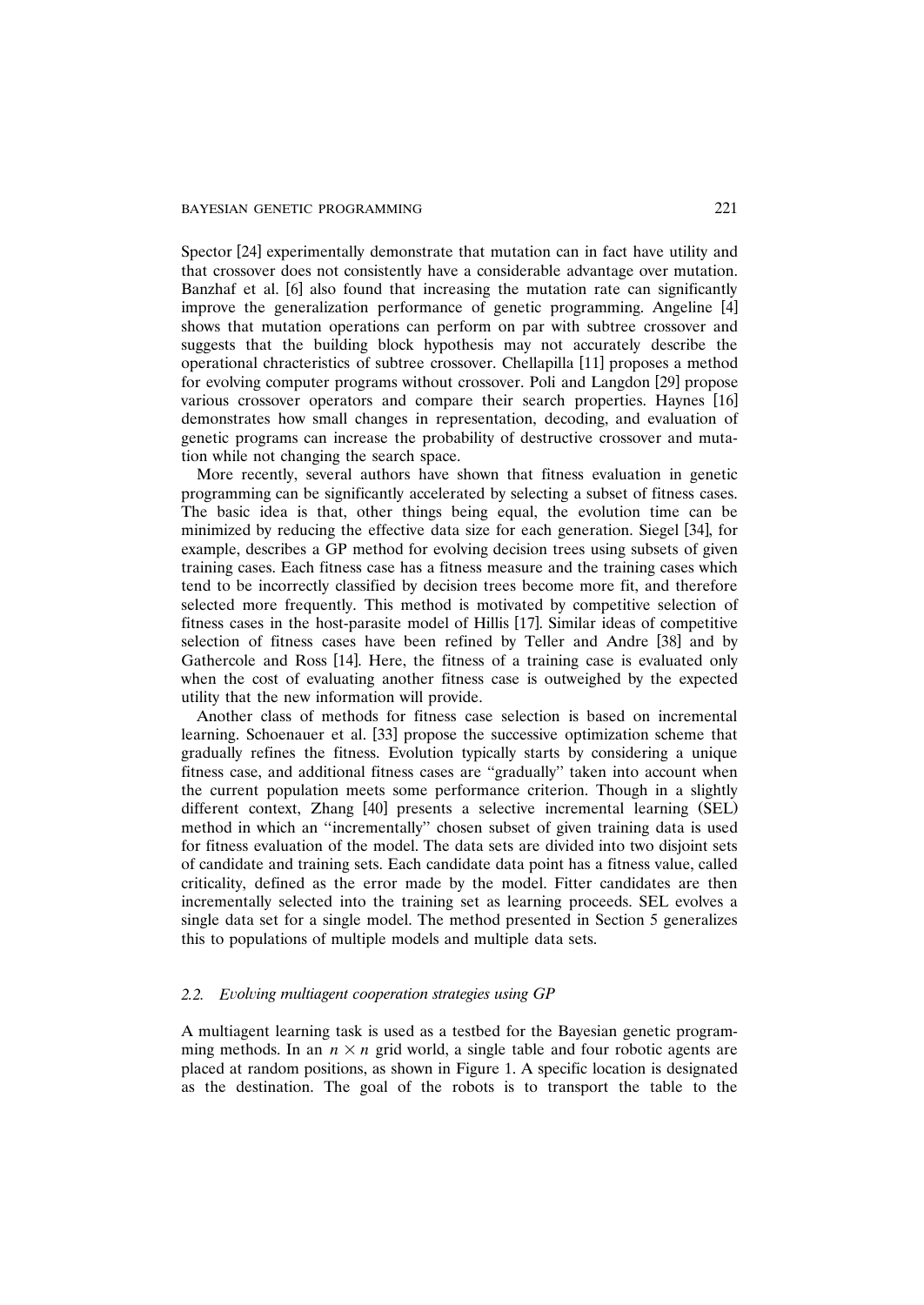

*Figure 1.* The environment for multiagent learning. On a grid world of  $32 \times 32$ , there are four robots, 64 obstacles, and a table. The task of the robots is to transport the table in group motion to the designated target position *G*.

destination in group motion. The robots need to move in herd since the table is too heavy and large to be transported by single robots. The robots share a common control program  $A_{\text{best}}$ .

The objective of a GP run is to find a multi-robot algorithm  $A_{\text{best}}$  that, when executed by the robots in parallel, causes efficient table transport behavior in group. To evolve the programs, the robots activate each candidate program  $A_i$  for  $i = 1, \ldots, M$  in parallel to run a team trial. At the beginning of the trial, the robot locations are chosen at random in the arena. They have different positions and orientations. During a trial, each robot is granted a total of  $S_{\text{max}}$  elementary movements. The robot is allowed to stop in less than  $S<sub>max</sub>$  steps if it reaches the goal. At the end of the trial, each robot *i* gets a fitness value which was measured by summing the contributions from various factors.

The terminal and function symbols used for building GP trees to solve this problem are listed in Tables 2 and 3. The terminal set consists of six primitive actions: FORWARD, AVOID, RANDOM- MOVE, TURN- TABLE, TURN- GOAL, and STOP. The function set consists of six primitives: IF- OBSTACLE, IF- ROBOT, IF- TABLE, IF- GOAL, PROG2, and PROG3. Each fitness case represents a world of 32 by 32 grid on which there are four robots, 64 obstacles, and the table to be transported (see Figure 1 for an example of fitness cases). A set of  $200$  training cases that are generated at random is used for evolving the programs. An independent set of 200 random cases is used to test the performance of the evolved programs.

All the robots use the same control program. To evaluate the fitness of robots, we made a complete run of the program for one robot before the fitness of another is measured. The raw fitness value,  $e_{i,c}(g)$ , of individual *i* at generation *g* against case *c* is computed by considering various factors. These include the distance between the target and the robot, the number of steps moved by the robot, the number of collisions made by the robot, the distance between starting and final position of the robot, and the penalty for moving away from other robots.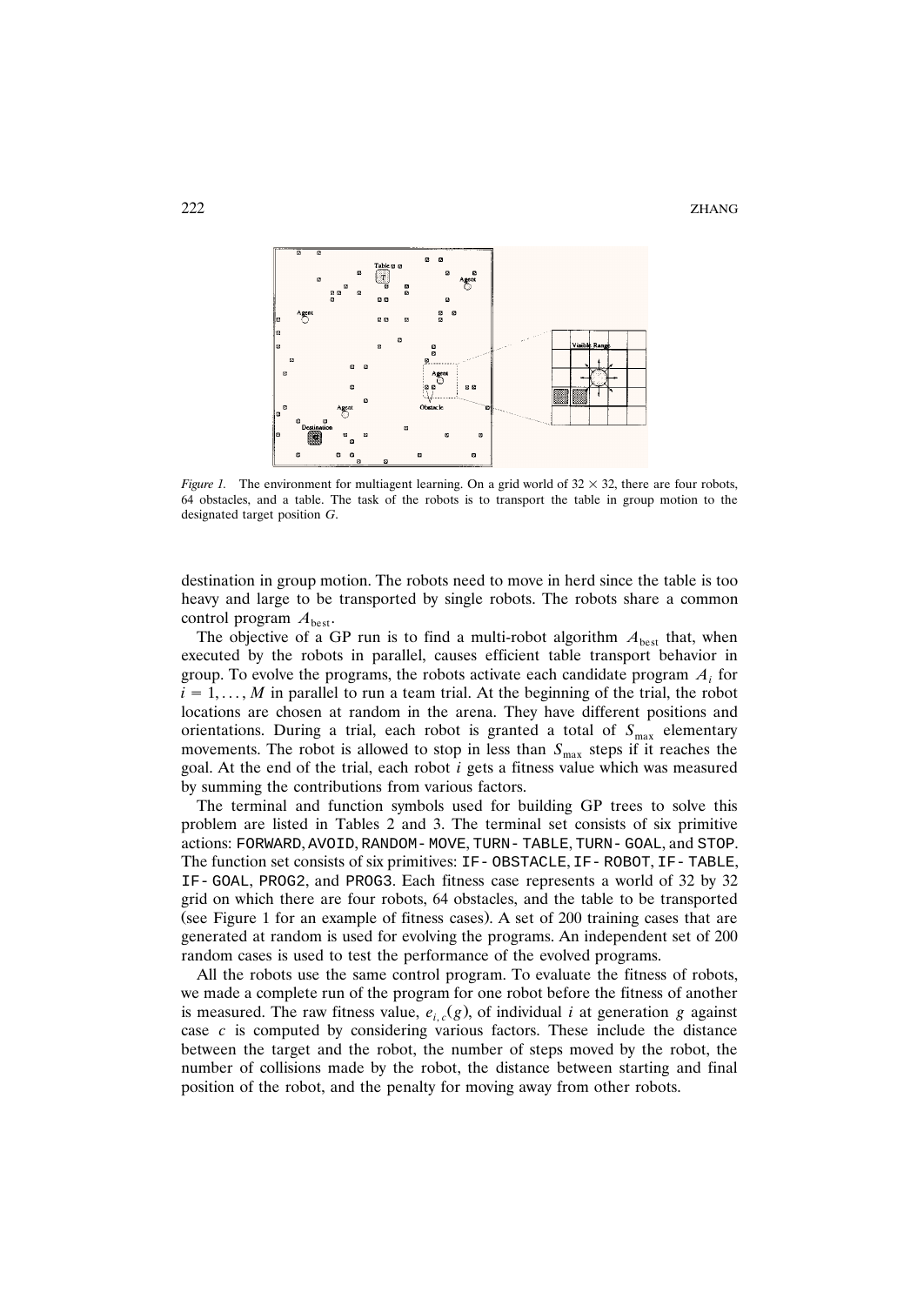| Symbol      | Description                                                                       |
|-------------|-----------------------------------------------------------------------------------|
| FORWARD     | Move one step forward in the current<br>direction                                 |
| AVOID       | Check clockwise and make one step in<br>the first direction that avoids collision |
| RANDOM-MOVE | Move one step in the random<br>direction                                          |
| TURN-TABLE  | Make a clockwise turn to the nearest<br>direction of the table                    |
| TURN- GOAL  | Make a clockwise turn to the nearest<br>direction of the goal                     |
| STOP        | Stay at the same position                                                         |

*Table 2.* GP terminal symbols for the multiagent task

*Table 3.* GP function symbols for the multiagent task

| Symbol                                                         | Description                                                                                                                                                                           |
|----------------------------------------------------------------|---------------------------------------------------------------------------------------------------------------------------------------------------------------------------------------|
| IF-OBSTACLE<br>IF-ROBOT<br>IF-TABLE<br>IF-GOAL<br>PROG2, PROG3 | Check collision with obstacles<br>Check collision with other robots<br>Check if the table is nearby<br>Check if the table is nearby<br>Evalute two (or three) subtrees in<br>sequence |
|                                                                |                                                                                                                                                                                       |

## **3. Bayesian genetic programming**

In this section we present a theory of genetic programing that is based on Bayesian inference. The general theory is then applied to addressing two important issues in genetic programming, i.e., control of program growth and acceleration of fitness evaluation. This section aims to provide an outline of the Bayesian GP approach



*Figure 2.* An example genetic program for the multiagent learning task. Non-terminal nodes denote checking sensor inputs of the robots, and terminals indicate actions to be taken. The meaning of the symbols is described in Tables 2 and 3.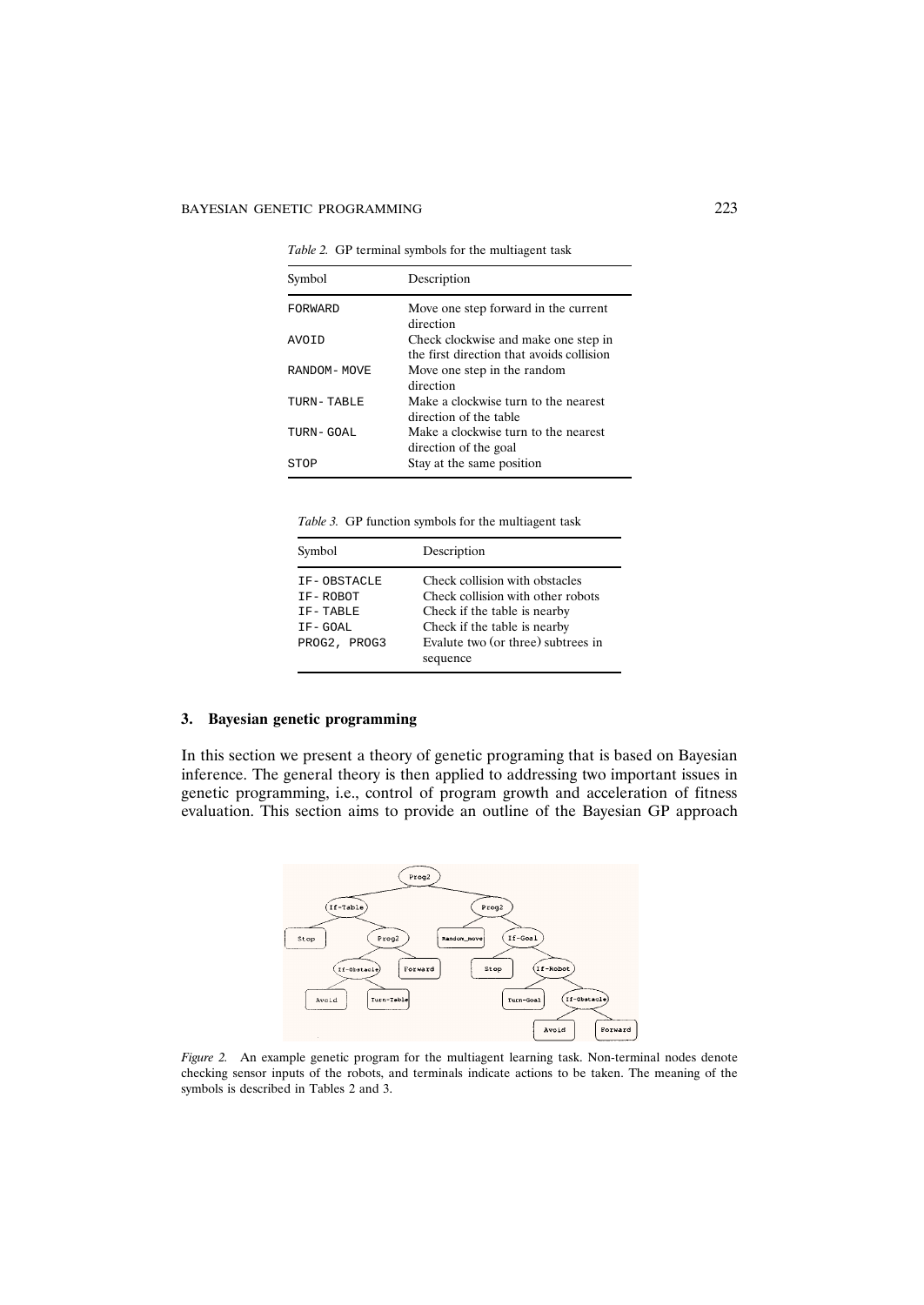and some distinguishing features in different implementations. The algorithms are detailed in the following two sections.

## *3.1. Bayesian formulation of genetic programming*

Genetic programming works by initializing a population of programs and iteratively producing the next generation of fitter programs, i.e.  $\mathcal{A}(g) = \{A_i^g\}_{i=1}^M$ , where  $A_i^g$ denotes the *i*th program at generation *g*, and *M* is the population size. Genetic operators such as mutation and crossover are used to produce offspring programs from the parent programs. New generations are produced repeatedly until the maximum number of generations  $g_{\text{max}}$  is reached or some other termination condition is satisfied. The goodness or fitness of a program is measured in terms of a set *D* of fitness cases or training data and the programs can be considered as a model of the unknown process *f* generating the data.

In the Bayesian GP, the *best* program is defined as the *most probable* model, given the data *D* plus the prior knowledge on the problem domain. Bayes theorem provides a direct method for calculating such probabilities [15]. It states that the posterior (i.e. after observing the data  $D$ ) probability of a program  $\overline{A}$  is

$$
P(A | D) = \frac{P(D | A)P(A)}{P(D)}
$$
  
= 
$$
\frac{P(D | A)P(A)}{\int_{\mathcal{A}} P(D | A)P(A)dA},
$$
 (1)

where  $\mathscr A$  is the space of *all* possible programs (in case of  $\mathscr A$  taking discrete values, the integral will be replaced by summation). Here  $P(A)$  is the prior (i.e. before observing the data) probability distribution for the programs, and  $P(D | A)$  is the likelihood of the program for the data.

The relationship between the states of models and their probabilities is established by borrowing the concept of "energy" from statistical physics [26]. We regard the GP system as a thermodynamic system. Every possible state *s* of the system has some definite energy  $E(s)$ . The system energy can fluctuate and it is assumed that the probability of a (thermodynamic) system being in state  $\dot{s}$ , given that the temperature is *T* is given as

$$
P(s) = \frac{1}{Z} \exp(-E(s)/T),
$$
\n(2)

where  $E(s)$  is the energy of the system and Z is the normalization constant needed to make the distribution integrate (or sum) to one. This distribution is known as the canonical (or Boltzmann) distribution.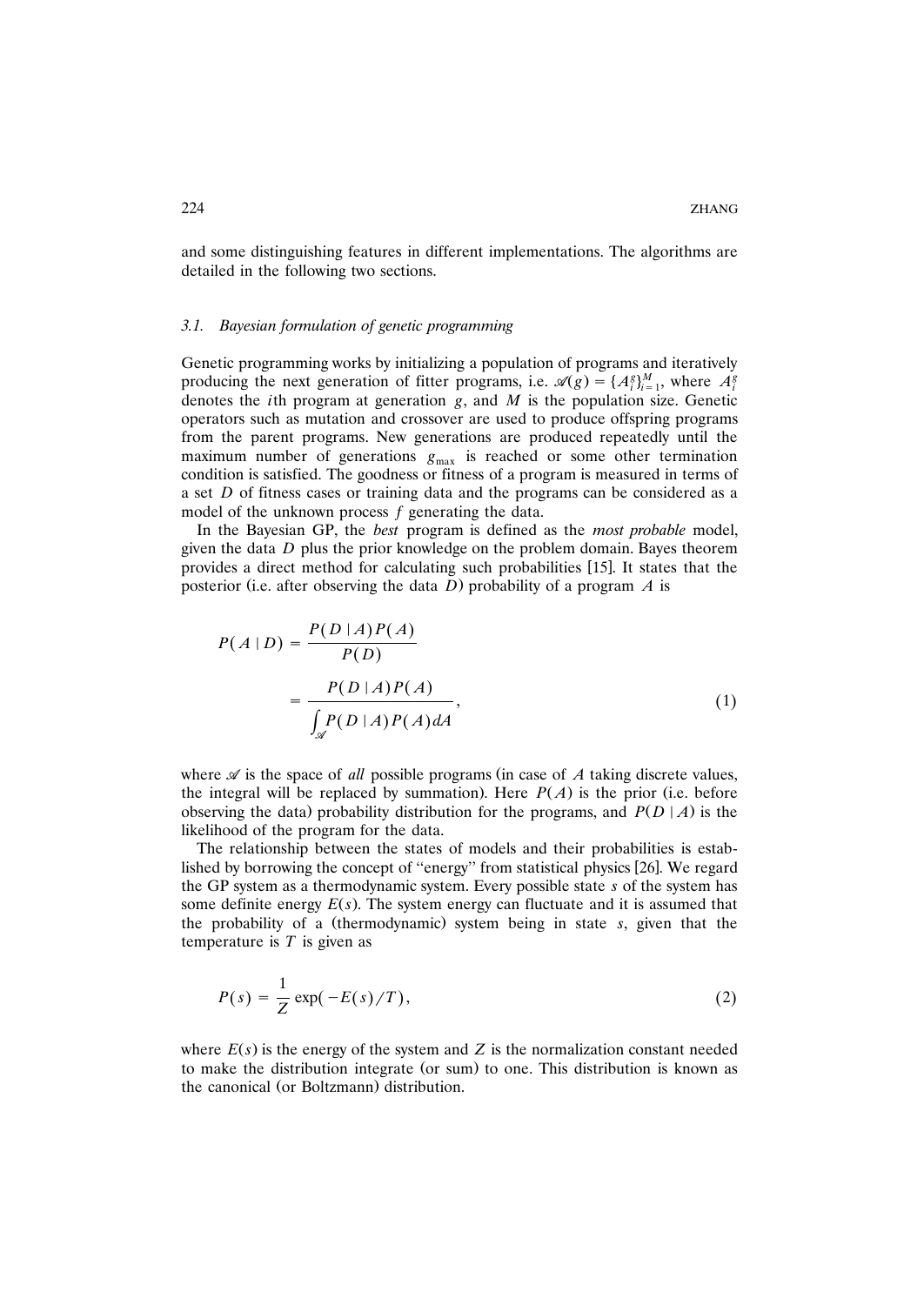Under the canonical distribution, the prior distribution of programs *A* can be expressed as

$$
P(A) = \frac{1}{Z_A(\alpha)} \exp(-\alpha F_A), \tag{3}
$$

where  $Z_A(\alpha)$  is a normalizing constant,  $\alpha = 1/T$ , and  $F_A$  is the "energy" of model *A* in the "equilibrium" state. For example, the energy function,  $F_A$ , can be chosen as the total number of nodes in genetic program *A*. This choice of prior distribution says that we expect the program size to be small rather than large, thus implementing a parsimony pressure. Similarly, the likelihood of models *A* for the fitness data *D* can be expressed as

$$
P(D \mid A) = \frac{1}{Z_D(\beta)} \exp(-\beta F_D),\tag{4}
$$

where  $F_D$  is an error function for the fitness set *D*,  $\beta$  controls the variance of the noise, and  $Z_D(\beta)$  is a normalization factor. The likelihood factor gives preference to programs that fit better to (have less error for) the fitness cases.

Initially, the shape of the prior probability distribution of programs  $P(A_i)$  is flat to reflect the fact that little is known in advance. Evolution is considered as an iterative process of revising the posterior distribution of models  $P(A | D)$  by combining the prior  $P(A)$  with the likelihood  $P(D | A)$ . In each generation, Bayes theorem  $(1)$  is used to estimate the posterior fitness of individuals from their prior fitness values. The posterior distribution  $P(A | D)$  is then used to generate its offspring.

The objective of Bayesian genetic programming (Figure 3) is to find a program  $A_{best}^{g}$  that maximizes the posterior probability:

$$
A_{best}^g = \min_{g \le g_{max}} \arg \max_{A_i^g \in \mathcal{A}(g)} P_g(A_i^g \mid D) \tag{5}
$$

- 1. Initialize M genetic programs  $A_i^1$ ,  $i = 1, ..., M$ . Let  $D$  of  $N$  fitness cases be given. Set generation count  $q \leftarrow 1$ .
- 2. Compute posterior probabilities  $P_a(A_i^g|D)$ ,  $i=$  $1, ..., M$  using  $(7)$ .
- 3. Generate L offspring  $A'_k, k = 1, ..., L$ , by sampling from  $P_q(A_i^g|D)$  using genetic operators.
- 4. Select  $M$  parents  $A_i^{g+1}, i = 1, ..., M$ , of generation  $g + 1$  from  $A'_k, k = 1, ..., L$ .
- 5.  $g \leftarrow g + 1$ . If  $g \le g_{max}$ , go to step 2.

*Figure 3.* Outline of the Bayesian genetic programming procedure.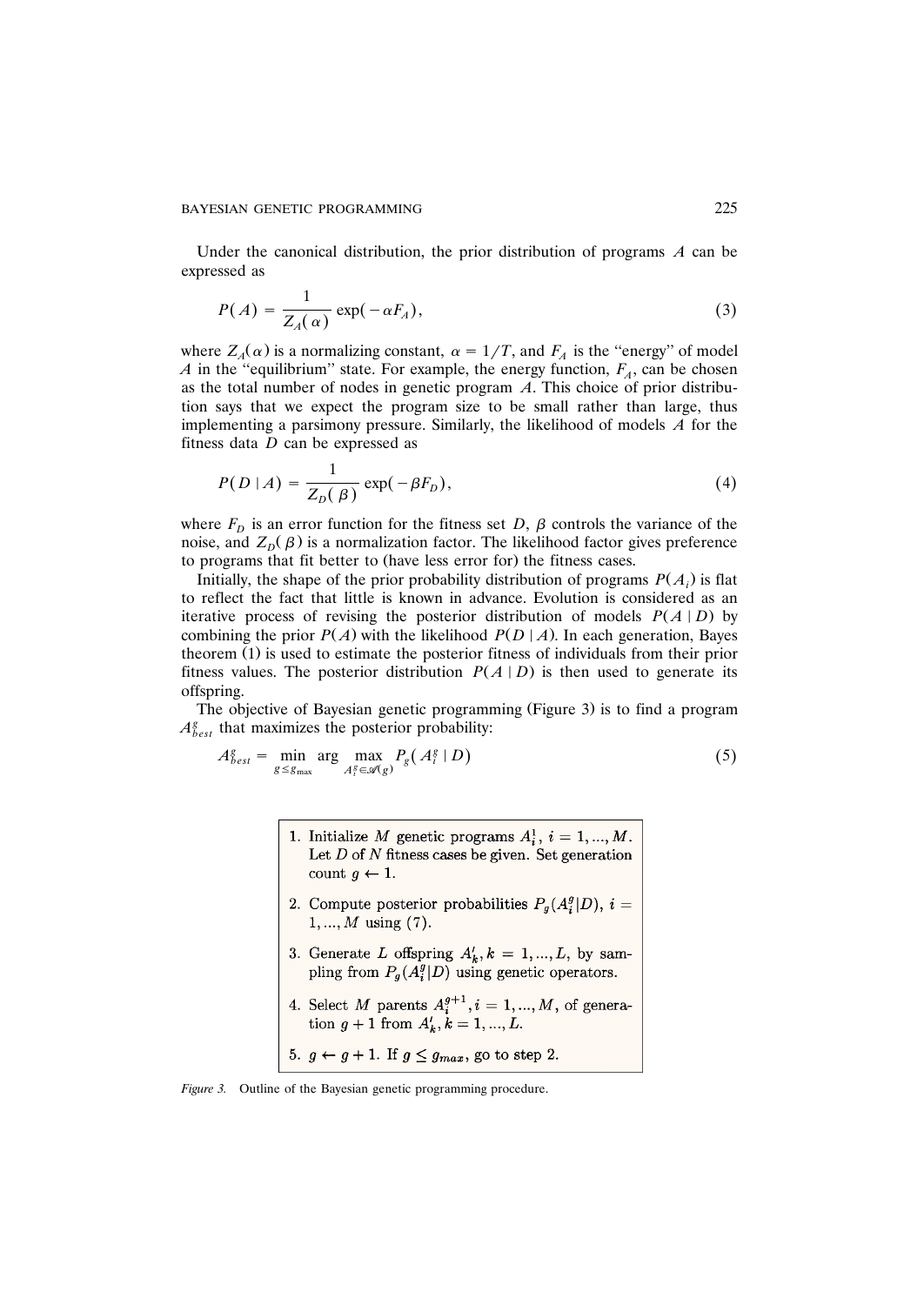where  $g_{\text{max}}$  is the maximum number of generations and  $\mathcal{A}(g)$  is the populations of size *M*:

$$
\mathcal{A}(g) = \left\{ A_i^g \right\}_{i=1}^M. \tag{6}
$$

The posterior probability  $P_g(A_i^g \mid D)$  of program  $A_i^g$  is computed with respect to the *g* th population:

$$
P_g(A_i^g \mid D) = \frac{P(D \mid A_i^g) P(A_i^g)}{\sum_{j=1}^{M} P(D \mid A_j^g) P(A_j^g)},
$$
\n(7)

where  $P(D | A_i^g)$  is the likelihood and  $P(A_i^g)$  is the prior probability of (or degree of belief in)  $A_i^g$ . Note that the posterior probability is approximated by a fixed-size population  $\mathscr{A}(g)$  which is typically a small subset of the entire program space  $\mathscr{A}$ .

Genetic operators are applied to generate *L* offspring  $A'_k$ ,  $k = 1, \ldots, L$ . Formally, this proceeds in two steps. First, candidates are generated by sampling from the proposal distribution:

$$
Q_g(A'_k \mid A_i^g). \tag{8}
$$

The specific form of  $Q_g(\cdot \mid \cdot)$  is determined by variation operators. For example, for subtree crossover from two parents it is given as:

$$
Q_C(A'_k | A_i) = \sum_{A_j \in \mathscr{A}(g)} P_S(A_j | A_i) P_R(A'_k | A_i, A_j).
$$
 (9)

Here  $P_{\mathcal{S}}(A_i | A_i)$  is the probability of individual  $A_i$  in  $\mathcal{A}(g)$  being selected as a mate for  $A_i$  and  $P_C(A'_k | A_i, A_i)$  is the probability of  $A_i$  and  $A_i$  producing  $A'_i$  by crossover.

Then, each candidate generated by genetic operators is accepted with probability

$$
a_g(A'_k \mid A^g_i) = \min\left\{1, \frac{P_g(A'_k \mid D)}{P_g(A^g_i \mid D)}\right\},\tag{10}
$$

where  $P_g(A_i^g \mid D)$  is computed by (7) and  $P_g(A_k \mid D)$  is the posterior probability of  $A'_k$  estimated with respect to the current population:

$$
P_g(A'_k | D) = \frac{P(D | A'_k)P(A'_k)}{\sum_{j=1}^M P(D | A_j^g)P(A_j^g)}.
$$
\n(11)

If  $A'_k$  is rejected in (10), then  $A_i^g$  is retained, i.e.,  $A'_k \leftarrow A_i^g$ . Note that this acceptance function does not exclude the case that  $A'_k$  is generated by crossover from  $A_i^g$  and another parent  $A_i^g \in \mathcal{A}(g)$ ,  $j \neq i$ .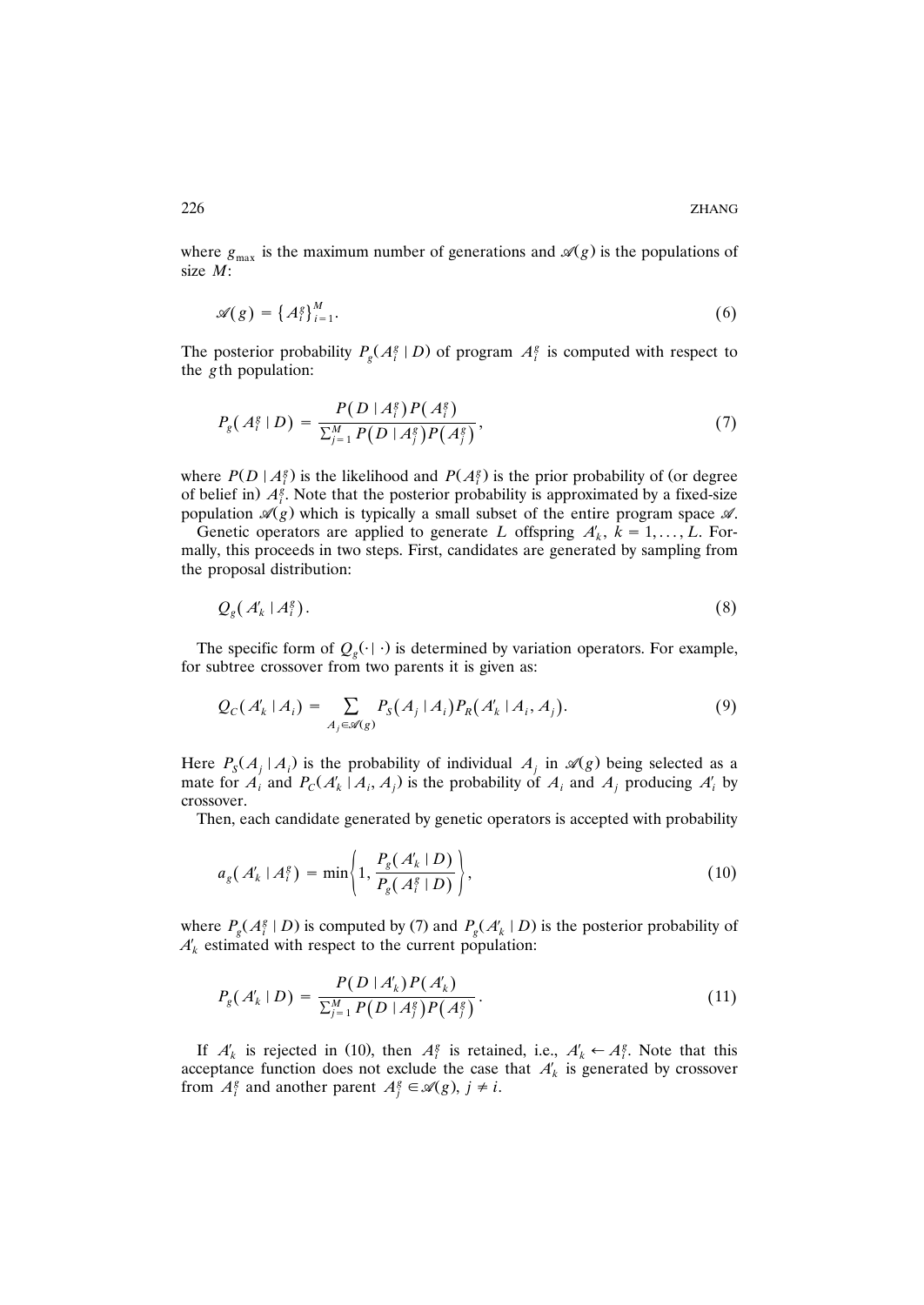After *L* offspring  $A'_k$ ,  $k = 1, ..., L$ , are generated, *M* of them are selected to build the new population:

$$
\mathcal{A}(g+1) = \left\{ A_i^{g+1} \right\}_{i=1}^M.
$$
\n(12)

This defines the posterior distribution  $P_{g+1}(A_i^g \mid D)$  at the next generation. It should be mentioned that this formulation of offspring selection is intentionally very general so that it can accommodate various forms of existing selection schemes, such as  $(\mu, \lambda)$  selection [5, 25].

In effect, the evolutionary inference step from generation *g* to  $g + 1$  is considered to induce a new fitness distribution  $P_{g+1}(A_i^g \mid D)$  from priors  $P(A_i^g)$  through posterior distribution  $P_g(A_i^g \mid D)$  following Bayes formula, using genetic operators. Based on this theoretical framework we present in the following subsections two examples of Bayesian genetic programming that employ specific techniques for effective control of evolutionary dynamics. Detailed procedures and experimental results are described in Sections 4 and 5.

#### *3.2. GP with the adapti*¨*e Occam's razor*

The first Bayesian GP focuses on the fact that genetic programming iteratively searches populations of more probable (more likely in terms of the data and the priors programs and thus the information gained in the previous generation can . be used in the next generation to revise the prior (before seeing the data) belief in true programs. Thus, the posterior distribution can be written in the form

$$
P_g(A_i^g \mid D) = \frac{P(D \mid A_i^g) P_{g-1}(A_i^g)}{\sum_{j=1}^M P(D \mid A_j^g) P_{g-1}(A_j^g)},\tag{13}
$$

where the priors  $P_{g-1}(A_i^g)$  are now expressed explicitly as a function of generation rather than the fixed prior  $P(A_i^g)$  as in (7). After computing the posterior probabilities for  $A_i^g$ , the priors  $P_{g-1}(A)$  are revised to  $P_g(A)$  by a belief update function  $u(\cdot, \cdot)$ :

$$
P_g(A) = u(P_{g-1}(A), P_g(A_i^g \mid D)). \tag{14}
$$

An implementation of  $u(\cdot, \cdot)$  will be described in the next section.

Basically, the Bayesian GP starts with generating programs according to an initial prior distribution  $P_0(A)$  on the program sizes. Typically, the prior distribution is given as uniform, reflecting the fact that little is known in advance about the optimal size of genetic programs. Then, the fitness  $F_i(g)$  of the programs is measured on the training cases, which results in the estimation of the likelihood  $P(D \mid A_i^g)$  of programs (more details in Section 4). Combining the prior and the likelihood by Bayes formula, we get the posterior probabilities  $P_{\varrho}(A_i^g \mid D)$ . The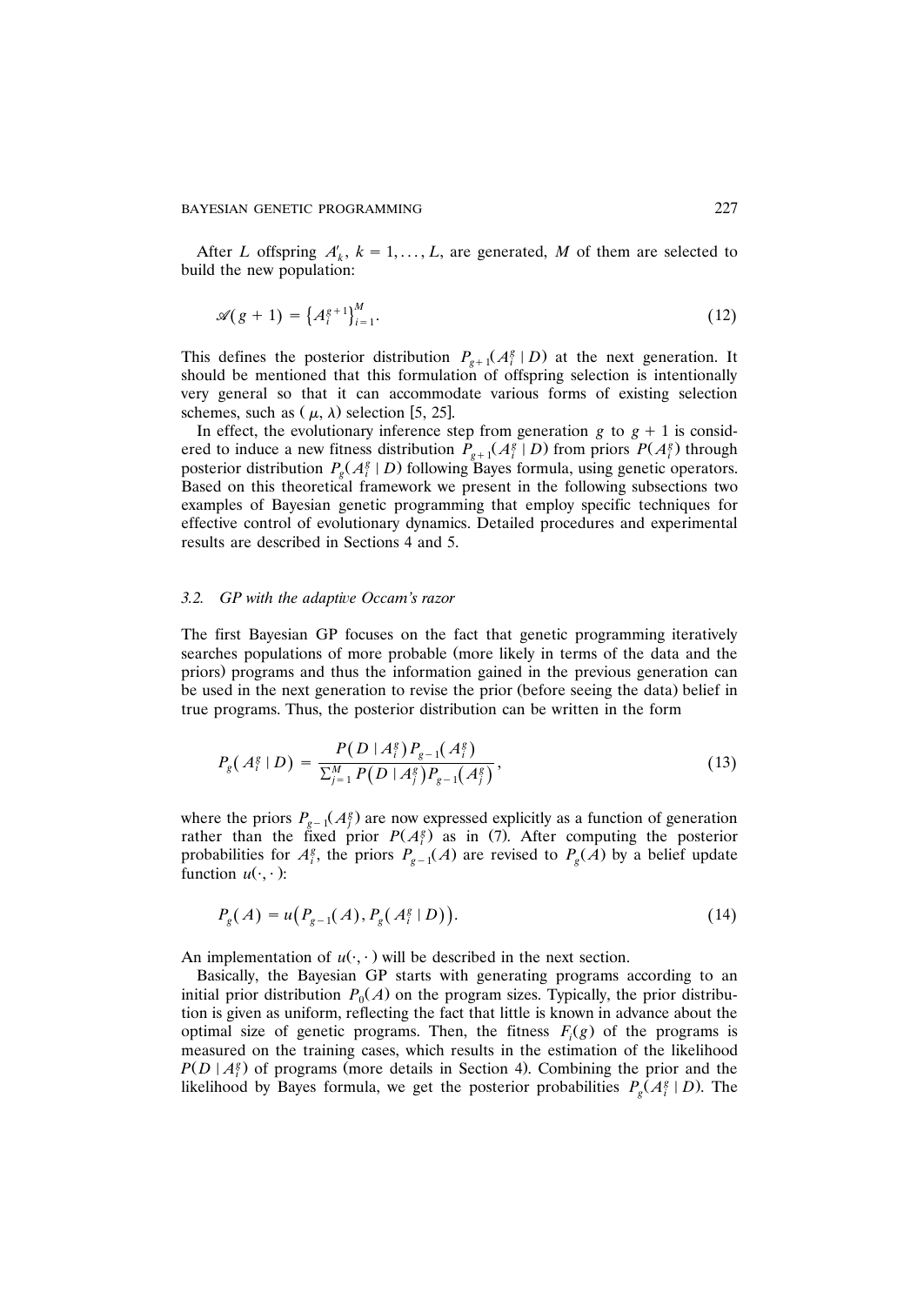current prior is then updated to reflect the new information gained from the posterior distribution.

Note that we assign prior distributions on the complexity of models (programs). In addition, information theory  $[12]$  says that the probability and code length (complexity) of models are related as  $L(A) = -\log P(A)$ . By making use of this, the complexity of programs can be controlled to evolve parsimonious and accurate programs. In fact, we show in Section 4 that the adaptive Occam method presented in [44] is derived from the Bayesian genetic programming framework.

## *3.3. GP with incremental data inheritance*

In the second example of the Bayesian approach to GP, we make use of the fact that the Bayes formula suggests an incremental, evolutionary learning rule: infer programs of higher posterior probability from the existing programs by observing new fitness cases. This leads to writing the posterior distribution as

$$
P_g(A_i^g \mid D_i^g) = \frac{P(D_i^g \mid A_i^g) P_{g-1}(A_i^g \mid D_i^{g-1})}{\sum_{j=1}^M P(D_j^g \mid A_j^g) P_{g-1}(A_j^g \mid D_j^{g-1})},\tag{15}
$$

where the data set  $D_i^g$  is now a variable of generation number *g* and specific to a single program  $A_i^g$ . The collection of  $D_i^g$  constitutes the data population  $\mathscr{D}(g)$ . The observation of new data will lead to update of the prior distribution:

$$
P_g(A \mid D_i^g) = u(P_{g-1}(A \mid D_i^{g-1}), P_g(A_i^g \mid D_i^g)).
$$
\n(16)

The revision of prior distribution is the same as the process for equation  $(14)$ , except that the data  $D_i^{g-1}$  for the estimation of likelihood (and thus the posterior probabilities of programs) is now a function of generation rather than fixed as  $D$ .

The genetic programming with the incremental data inheritance (IDI) method [42] is an example of this approach, where  $D_i^g$  specifically satisfies the following conditions:

$$
D_i^g \subset D, \qquad |D_i^{g-1}| < |D_i^g|,\tag{17}
$$

where *D* is the entire data set given for training. In this method, the fitness of programs is estimated on incrementally chosen data subsets  $D_i^g$ , rather than on the whole data set  $D$ , and thus the evolution is accelerated by reducing the effective number of fitness evaluations. More details are described in Section 5.

#### **4. Bayesian GP for parsimonious solutions**

Statistical theories suggest that models which are too simple lack sufficient learning capability while models which are too complex may generalize poorly on unseen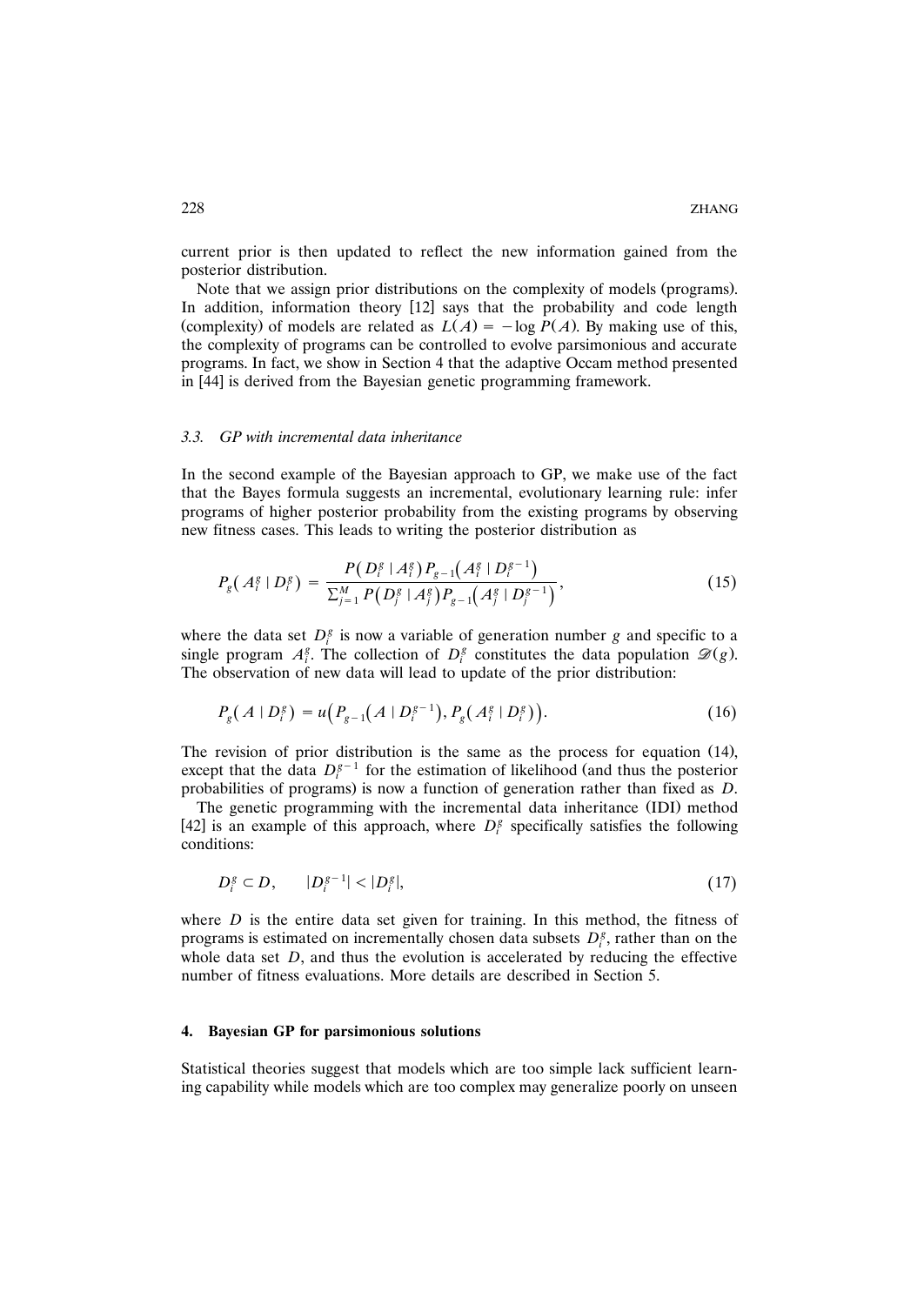data. As reviewed in Section 2.1, several researchers have observed that the program size tends to grow without bound or "bloat" (see, for example, [22]). In this section we describe a Bayesian method for evolving parsimonious programs.

## *4.1. Algorithm description*

The GP algorithm for the adaptive Occam method (Figure 4) is the same as that of the Bayesian GP procedure described in Figure 3, except three differences. The first is the raw fitness calculated in step 2. The derivation of the fitness function is given in Section 4.2. The second difference is in step 3, where the posterior probability  $(13)$  is substituted for  $(7)$ ; in  $(13)$  the prior is revised each generation while in  $(7)$  it is constant. The third is the additional step 6 for the revision of priors.

## *4.2. Fitness e*¨*aluation*

For a convenient implementation of the Bayesian evolutionary algorithm we take the negative logarithm of the posterior probability  $P_e(A_i^g \mid D)$  and use it as the fitness function

$$
F_i(g) = -\log P_g(A_i^g \mid D),\tag{18}
$$

- 1. Initialize M genetic programs  $A_i^1$  for  $i =$  $1, ..., M$ . Let D of N fitness cases be given. Set  $q \leftarrow 1$ .
- 2. Compute raw fitness  $F_i(g) = E_i(g) + \alpha(g)C_i(g)$ ,  $i = 1, ..., M$ .
- 3. Compute posterior probabilities  $P_q(A_i^g|D)$ ,  $i=$  $1, ..., M$  using (13).
- 4. Generate L offspring  $A'_k, k = 1, ..., L$ , by sampling from  $P_g(A_i^g|D)$  using genetic operators.
- 5. Select *M* parents  $A_i^{g+1}$ ,  $i = 1, ..., M$ , of generation  $g + 1$  from  $A'_k$ ,  $k = 1, ..., L$ .
- 6. Revise prior distribution  $P_{g-1}(A)$  to  $P_g(A)$ .
- 7.  $g \leftarrow g + 1$ . If  $g \le g_{max}$ , go to step 2.

*Figure 4.* Outline of the Bayesian genetic programming with the adaptive Occam's razor (AOR).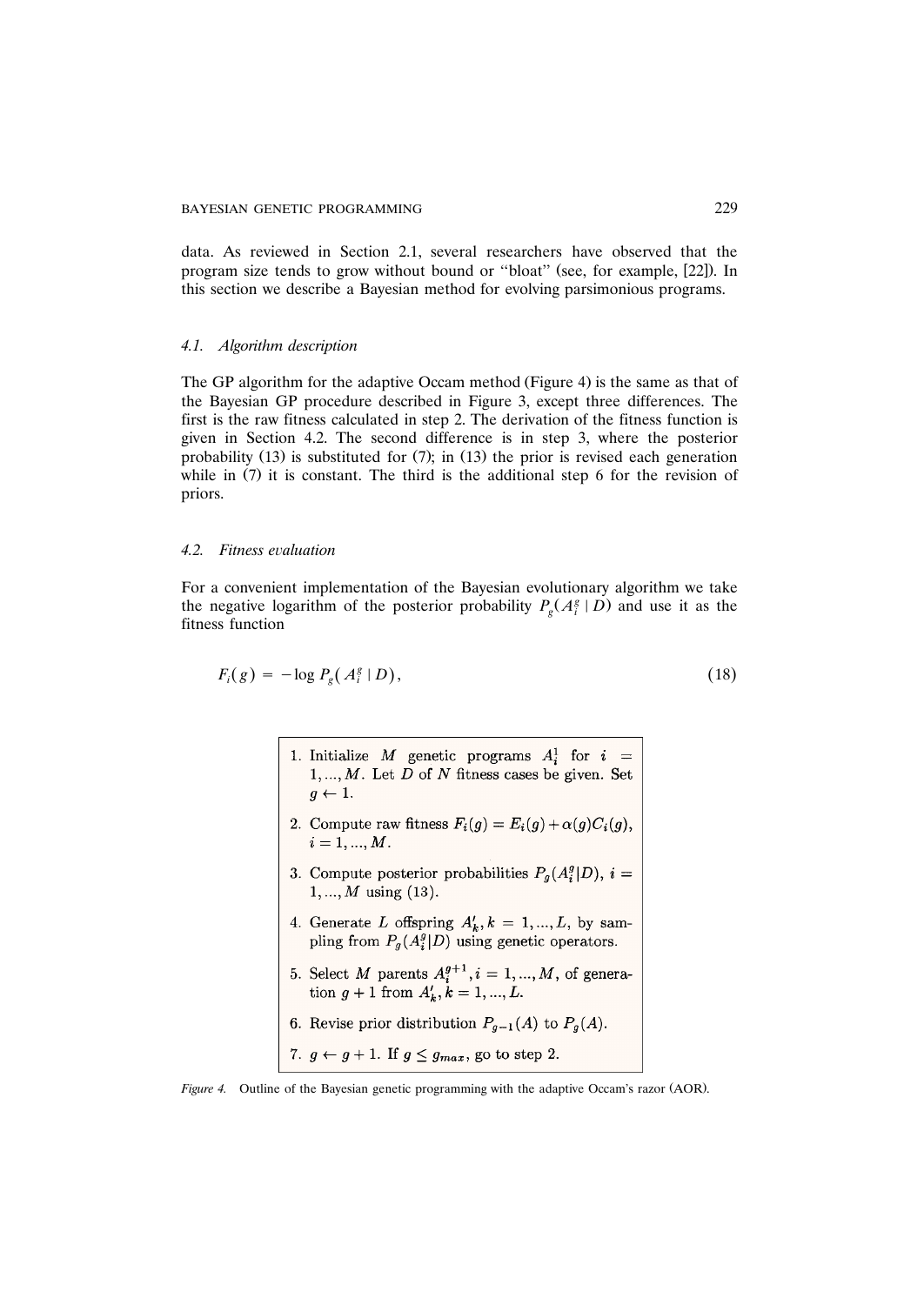where  $A_i^g \in \mathcal{A}(g)$ . Then the evolutionary process is reformulated as a minimization process

$$
A_{best}^g = \min_{g \le g_{max}} \arg \min_{A_i^g \in \mathscr{A}(g)} F_i(g), \tag{19}
$$

where the fitness function is expressed as

$$
F_i(g) = -\log P(D \mid A_i^g) - \log P(A_i^g). \tag{20}
$$

As described in the previous section, we can write the likelihood function in Bayes' theorem (1) in the form [9]

$$
P(D \mid A) = \frac{1}{Z_D(\beta)} \exp(-\beta F_D) \tag{21}
$$

where  $F_D$  is an error function,  $\beta$  controls the variance of the noise, and  $Z_D(\beta)$  is a normalization factor. If we assume that the data has additive zero-mean Gaussian noise, then the probability of observing a data value *y* for a given input vector **x** would be

$$
P(y \mid \mathbf{x}, A_i^g) = \frac{1}{Z_D(\beta)} \exp\left(-\frac{\beta}{2} \left(f(\mathbf{x}; A_i^g) - y\right)^2\right) \tag{22}
$$

where  $Z_D(\beta)$  is a normalizing constant. Provided the data points are drawn independently from this distribution, we have

$$
P(D \mid A_i^g) = \prod_{c=1}^N P(y_c \mid \mathbf{x}_c, A_i^g)
$$
 (23)

$$
=\frac{1}{Z_D(\beta)}\exp(-\beta F_D). \tag{24}
$$

where  $(\mathbf{x}_c, y_c) \in D$  are training cases and  $F_D$  is given as

$$
F_D = E(D \mid A_i^g) = \frac{1}{2} \sum_{c=1}^N \left( f(\mathbf{x}_c; A_i^g) - y_c \right)^2.
$$
 (25)

If we also assume that a Gaussian prior on the architecture of program  $A_i^g$ , we have

$$
P(A_i^g) = \frac{1}{Z_A(\alpha)} \exp(-\alpha F_A) \tag{26}
$$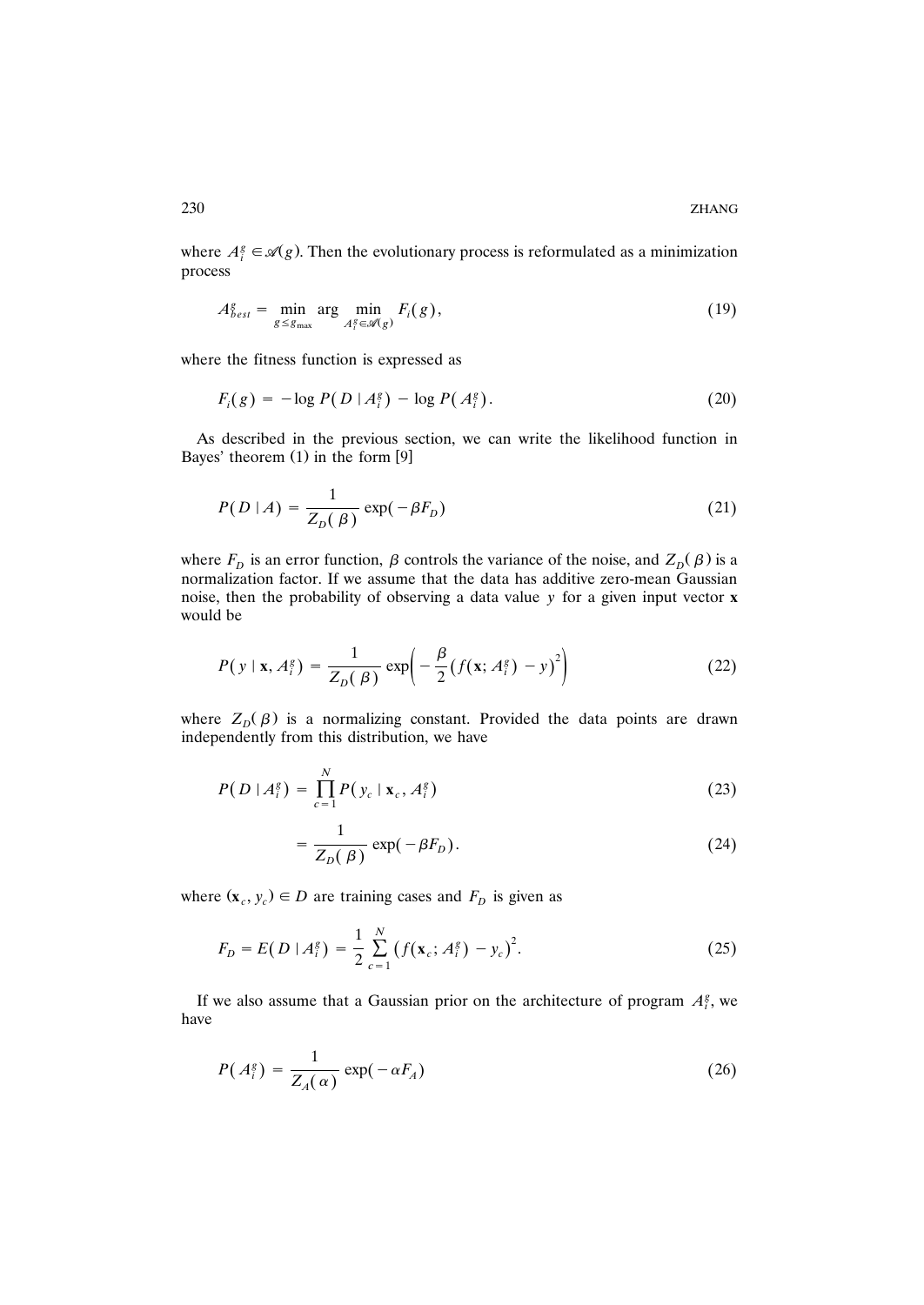where  $Z_A(\alpha)$  is a normalizing constant. For example,  $F_A$  can be chosen in the form

$$
F_A = C(A_i^g) = \frac{1}{2} \sum_{k=1}^{K} \theta_k^2
$$
 (27)

where  $\theta_k$  are the parameters defining the program  $A_i^g$ . This choice of prior distribution says that we expect the complexity parameters to be small rather than large, thus implementing a parsimony pressure.

Substituting  $(24)$  and  $(26)$  into  $(20)$ , the fitness function can be expressed as

$$
F_i(g) = \beta F_D + \alpha F_A \tag{28}
$$

$$
= \beta E(D \mid A_i^g) + \alpha C(A_i^g), \qquad (29)
$$

where the first term reflects the error and the second the model complexity.

The exact calculation of the constants  $\beta$  and  $\alpha$  in equation (29) requires the true probability distribution of underlying data structure, which is in most real situations unknown. Instead, we define an adaptive fitness function in its most general form as

$$
F_i(g) = E_i(g) + \alpha(g)C_i(g), \qquad (30)
$$

where  $E_i(g)$  and  $C_i(g)$  are the measures for error and complexity of the program, and the parameter  $\beta$  is absorbed into the adaptive parameter  $\alpha(g)$  which balances the error and complexity factors as follows:

$$
\alpha(g) = \begin{cases}\n\frac{1}{N^2} \frac{E_{best}(g-1)}{\hat{C}_{best}(g)} & \text{if } E_{best}(g-1) > \epsilon \\
\frac{1}{N^2} \frac{1}{E_{best}(g-1) \cdot \hat{C}_{best}(g)} & \text{otherwise.} \n\end{cases}
$$
\n(31)

This is the adaptive Occam method [44]. User-defined constant  $\epsilon$  specifies the maximum training error allowed for the run.  $E_{best}(g - 1)$  is the error of the best program of generation  $g - 1$ .  $\hat{C}_{best}(g)$  is the size of the best program at generation *g* estimated at generation  $g - 1$ . These are used to balance the error and complexity terms to obtain programs as parsimonious as possible while not sacrificing their accuracy. The procedure for estimating  $\hat{C}_{best}(g)$  is given in [44].

#### *4.3. Discussion*

The necessity and difficulty of non-coding segments or introns in genetic programming have been studied by many authors  $[22, 27, 39]$ . The adaptive Occam method deals with the non-coding segment problem using a two-phase strategy by means of an adaptive fitness function. In the first stage (during  $E_{hess}(g-1) > \epsilon$ ), the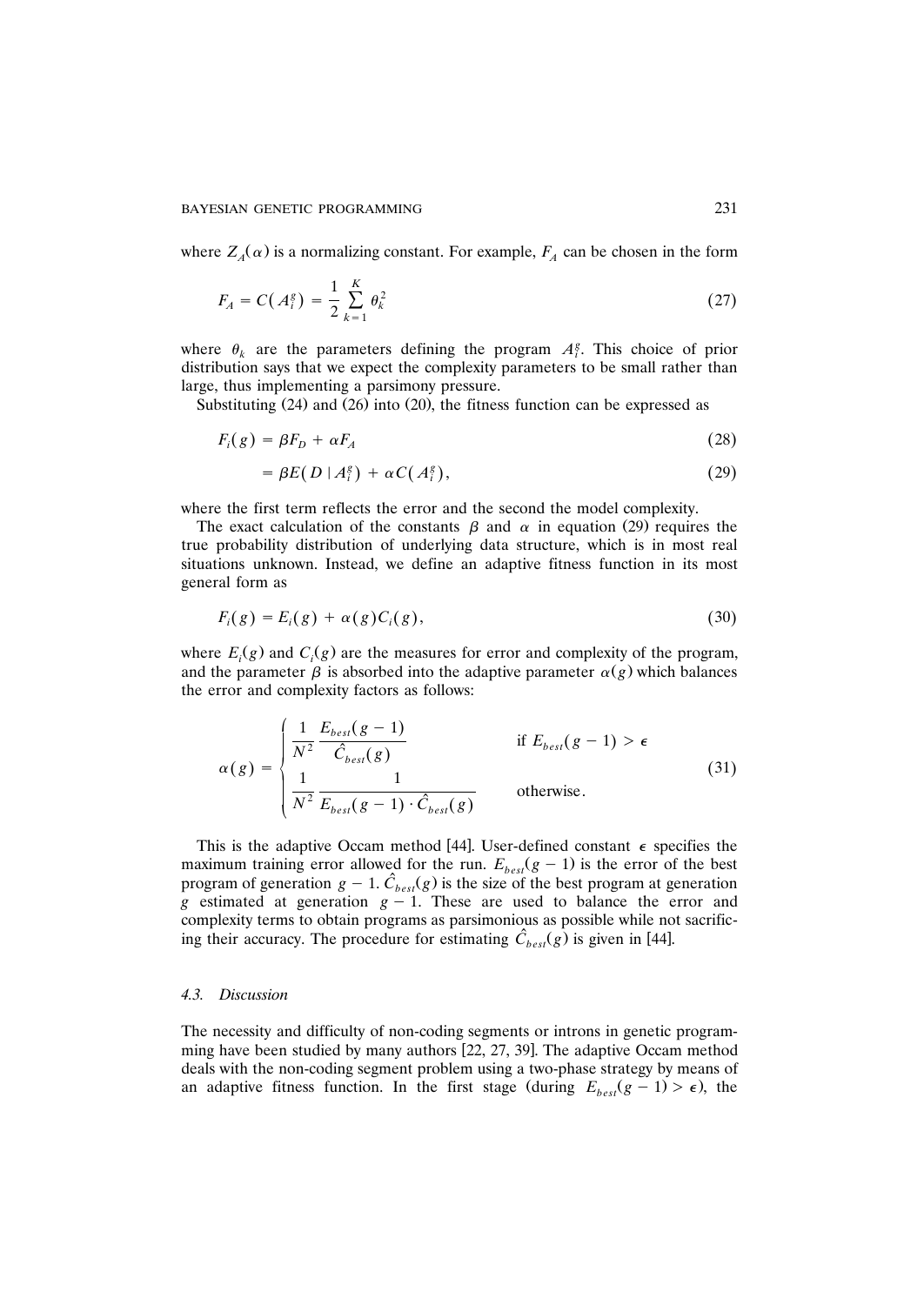growth of non-coding segments is encouraged to increase the diversity of partial solutions. In the second stage (during  $E_{\text{hess}}(g-1) \leq \epsilon$ ), a strong parsimony pressure is enforced to prefer compact solutions. The transfer from the first stage to the second is controlled by Bayesian inference under the constraint of the user-defined parameter  $\epsilon$ .

Note that the posterior probability  $P_e(A_i^g \mid D)$  can be computed from the fitness values  $F_i(g)$  by taking its exponential function:

$$
P_g(A_i^g \mid D) = \frac{P(D \mid A_i^g) P_{g-1}(A_i^g)}{\sum_{j=1}^{M} P(D \mid A_j^g) P_{g-1}(A_j^g)}
$$
  
= 
$$
\frac{\exp(-E_i(g) - \alpha(g)C_i(g))}{\sum_{j=1}^{M} \exp(-E_j(g) - \alpha(g)C_j(g))}
$$
(32)

This shows that the revision of priors  $P_{g-1}(A_i^g)$  is implemented as the update of  $\alpha(g)$  in the adaptive Occam method since the priors are reflected in  $\hat{C}_{best}(g)$  which leads to revision of  $\alpha(g)$ .

We also note that minimization of  $F_i(g)$  is equivalent to the minimum description length (MDL) principle [18, 30]: the best model is a model whose total code length for model description  $L(A_i^g | D_i^g)$  and data description  $L(D_i^g | A_i^g)$  are minimal. In information theory  $[12]$  the optimal description length for a model is given as the negative logarithm of probability of the model:

$$
L(A_i^g) = -\log P(A_i^g). \tag{33}
$$

Similarly, the code length for the data given the program  $A_i^g$  is given as:

$$
L(D \mid A_i^g) = -\log P(D \mid A_i^g).
$$
 (34)

 $L(D \mid A_i^g)$  and  $L(A_i^g)$  correspond to the two terms in (20).

## *4.4. Experimental results*

The adaptive Occam method for complexity control was applied to the multiagent learning task. Experiments have been performed using the parameter values listed in Table 4. The terminal set and function set consist of six primitives, respectively, as given in Tables 2 and 3. A set of 200 training cases was used for evolving the programs. An independent set of 200 cases was used for evaluating the generalization performance of evolved programs.

The  $E_i(g)$ -values of program *i* at generation *g* are measured as the average of its raw fitness values  $e_{i,c}(g)$  (less is better) for the cases *c*:

$$
E_i(g) = \frac{1}{N} \sum_{c=1}^{N} e_{i,c}(g), \qquad (35)
$$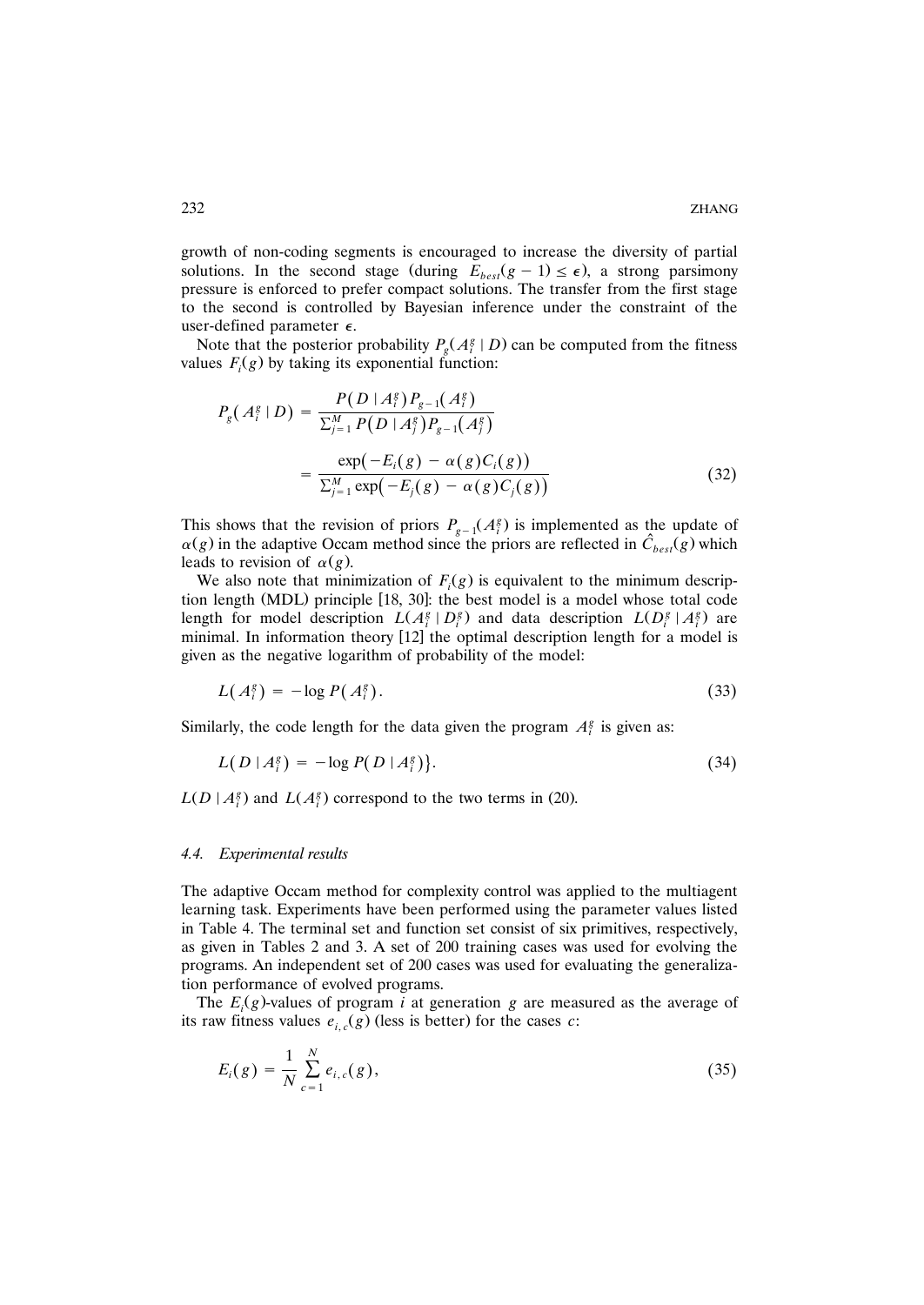| Parameter       | Value |  |  |
|-----------------|-------|--|--|
| Population size | 100   |  |  |
| Max generation  | 30    |  |  |
| Crossover rate  | 0.9   |  |  |
| Mutation rate   | 0.1   |  |  |
| Training cases  | 200   |  |  |
| Test cases      | 200   |  |  |

*Table 4.* Parameters used in the experiments for GP with the adaptive Occam's razor

where *N* is the number of fitness cases in the training set. Each  $e_i$   $\zeta$  -value was computed by considering such factors as the distance between the target and the robot, the number of collisions made by the robot, and the distance between starting and final position of the robot. Note that in the multiagent task there is no target output given for the training case. The goodness of a program is measured by scores (or penalties) it collects by running the robots.

The complexity of a GP tree is defined as the size and depth of the tree:

$$
C_i(g) = \text{size}(A_i^g) + \kappa \cdot \text{depth}(A_i^g), \qquad (36)
$$

where  $\kappa$  is a constant. We used  $\kappa = 2$ .

Figure 5 compares the fitness values for GP with and without AOR, averaged over 10 runs. Shown are the  $E_i(g)$ -values of the best individuals in each generation for each method. A tendency can be observed that the GP with the adaptive Occam's razor converges slightly faster than the baseline GP, though there is no significant difference in their final fitness. Figure 6 compares the typical changes of program complexity for both methods. The tree complexity was measured in terms of the tree size plus  $2 \times$  depth.



*Figure 5.* Comparison of fitness values  $(E_i(g)$ -component only) of the genetic programs for the multiagent task. A tendency can be observed that the GP with the adaptive Occam's razor converges slightly faster than the baseline GP, though there is no significant difference in their final fitness.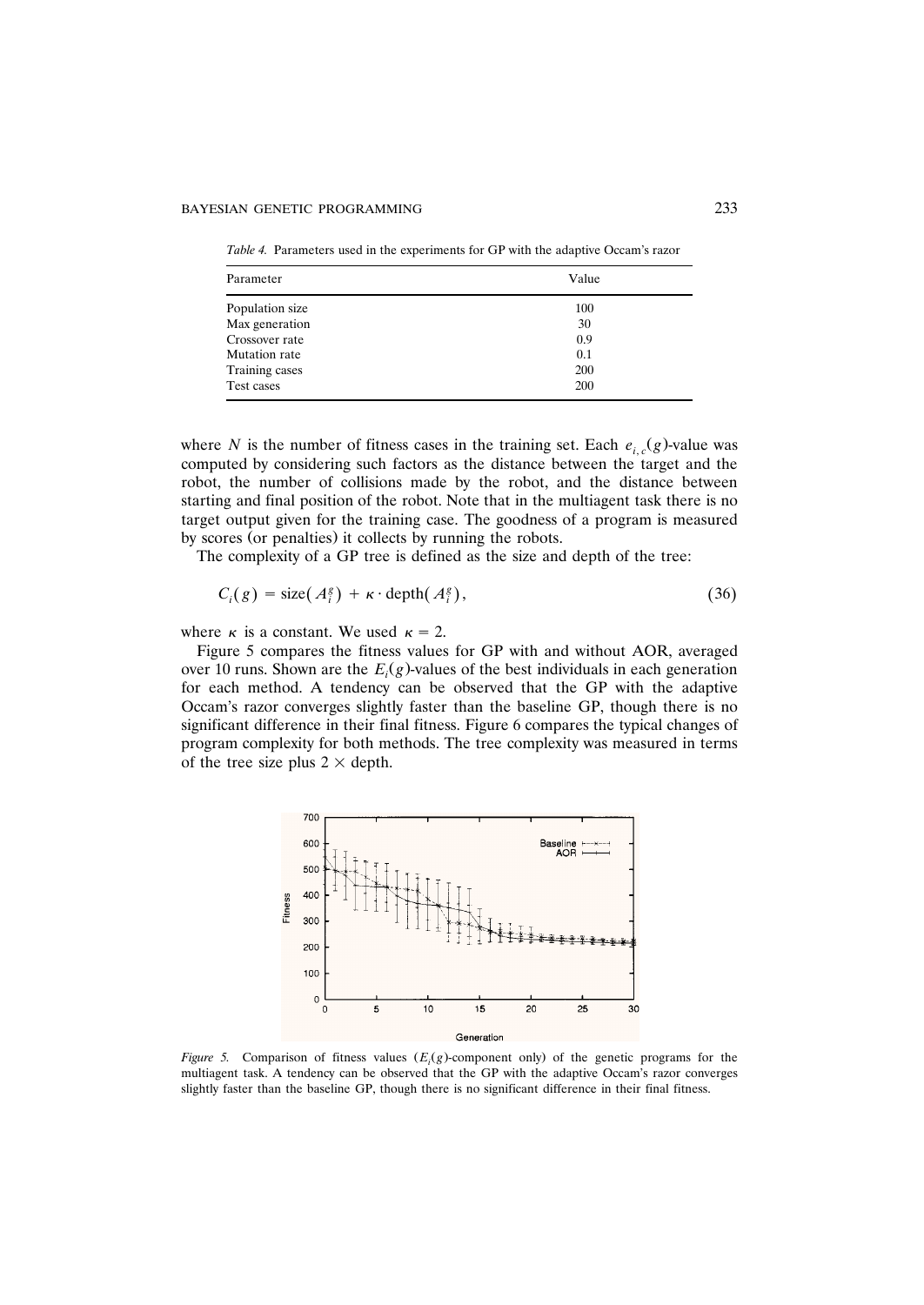

*Figure 6.* Evolution of the complexity of GP trees for the multiagent task. The GP with the adaptive Occam's razor (AOR) promotes the trees to grow when significant fitness (error) reduction is required, while it prefers smaller trees to larger ones when their fitness (error) is comparable. In contrast, the GP without the Occam factor tends to grow as generation goes on.

More detailed results are summarized in Table 5. The GP with AOR achieved, on average, a 20% reduction of program complexity without loss of solution accuracy (in fact, with a slight improvement both in training and test performances). It can be concluded that the adaptive Occam method evolves smaller programs without loss of generalization capability of the programs.

# **5. Bayesian GP for accelerated evolution**

## *5.1. Algorithm description*

The algorithm for incremental data inheritance (Figure 7) is the same as the GP with AOR, except that the training set  $D_f^g$  now increases with generation. The additional step for this modification is step 5, where the training set grows by inheritance. The next section details the data inheritance procedure.

| Table 5. Effects of the adaptive Occam's razor (AOR) on the complexity and average fitness values of |  |  |  |
|------------------------------------------------------------------------------------------------------|--|--|--|
| GP programs for the multiagent learning task                                                         |  |  |  |

|                        |                              | <b>Average Fitness</b>          |                                 |  |
|------------------------|------------------------------|---------------------------------|---------------------------------|--|
| Method                 | Complexity                   | <b>Training</b>                 | Test                            |  |
| <b>Baseline</b><br>AOR | $31.4 + 6.5$<br>$25.0 + 5.5$ | $222.1 + 10.3$<br>$215.8 + 8.3$ | $228.7 + 12.3$<br>$221.3 + 7.6$ |  |

The sizes of training and test sets were 200, respectively. The values are averaged over ten runs.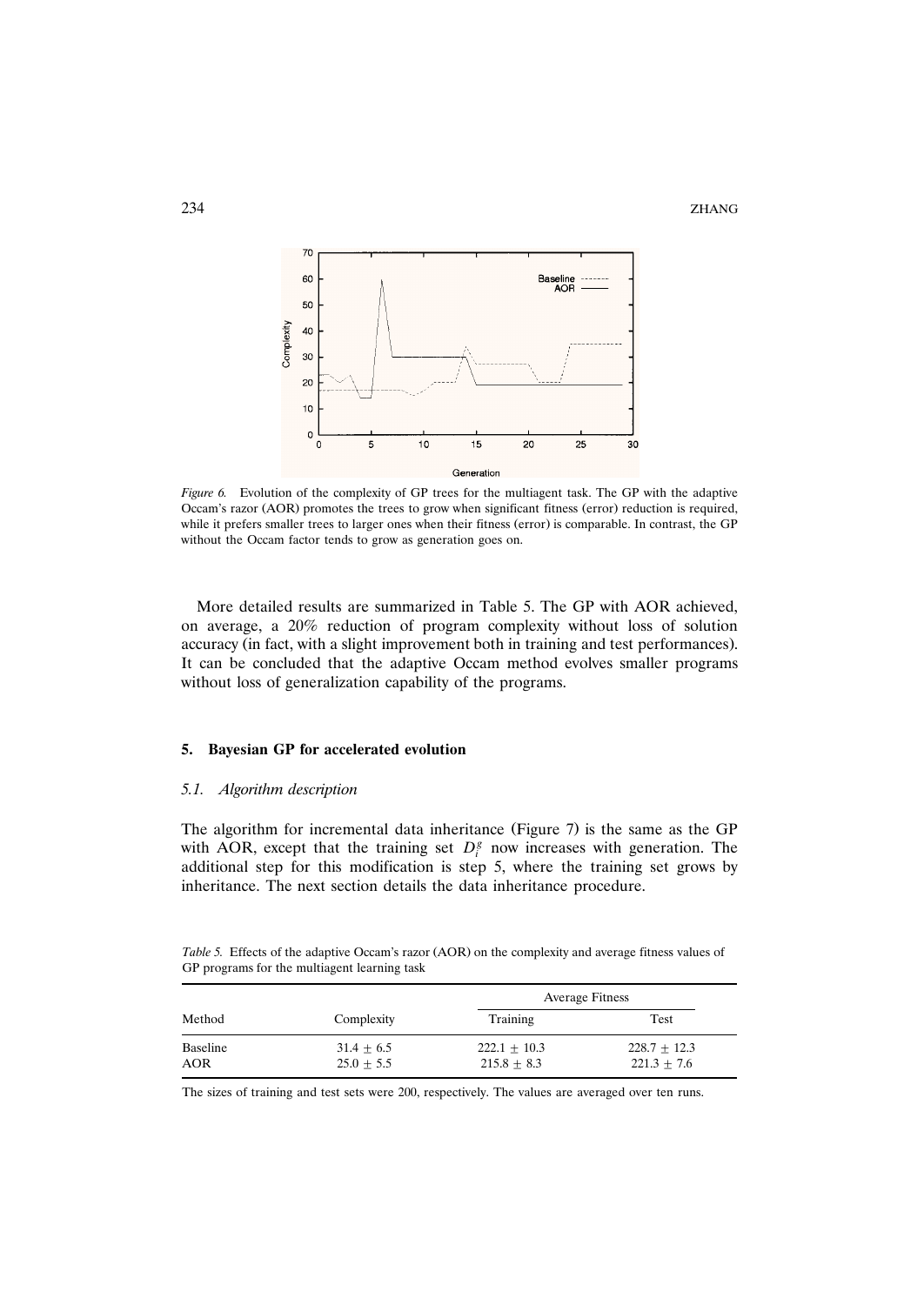- 1. Initialize M genetic programs  $A_i^1$ ,  $i = 1, ..., M$ . Initialize  $D_i^1$  of  $N_1$  fitness cases for  $i = 1, ..., M$ . Set  $q \leftarrow 1$ .
- 2. Compute fitness values  $F_i(g) = E_i(g) +$  $\alpha(q)C_i(q), i = 1, ..., M.$
- 3. Compute posterior probabilities  $P_a(A_i^g|D_i^g), i =$  $1, ..., M$  using  $(15)$ .
- 4. Generate L offspring  $A'_k, k = 1, ..., L$ , by sampling from  $P_a(A_i^g|D_i^g)$  using genetic operators.
- 5. For  $i = 1, ..., M$ , inherit  $D_i^{g+1}$  from the parents  $D_i^g$  and  $D_i^g$ .
- 6. Revise prior distribution  $P_{g-1}(A|D_i^{g-1})$  to  $P_g(A|D_i^g)$ .
- 7.  $q \leftarrow q + 1$ . If  $q \leq q_{max}$ , go to step 2.

*Figure 7.* Outline of the Bayesian genetic programming with incremental data inheritance (IDI).

## *5.2. Data inheritance procedure*

The basic idea in genetic programming with incremental data inheritance is that programs and their data are evolved at the same time. With each program is associated a separate data set. We describe a variant of uniform crossover that we call uniform data crossover. A simplified example for illustrating this process is given in Figure 8.

First, two parent data sets,  $D_i^g$  and  $D_j^g$ , are crossed to inherit their subsets to two offspring data sets,  $D_i^{g+1}$  and  $D_j^{g+1}$ . Second, the data of parents' are mixed into a union set

$$
D_{i+j}^g = D_i^g \cup D_j^g,\tag{37}
$$

which is then redistributed to two offspring  $D_i^{g+1}$  and  $D_j^{g+1}$ , where the size of offspring data sets is equal to  $N_{g+1} = N_g + \lambda$ , where  $\lambda \geq 1$  is the data increment size. Thus, the size of data sets monotonically increases as generation goes on.

To maintain the diversity of the training data during inheritance we import some portion of data from the base set. The import rate  $r_i$  is given as

$$
r_i = \rho \cdot (1 - d_i), \qquad 0 \le \rho \le 1. \tag{38}
$$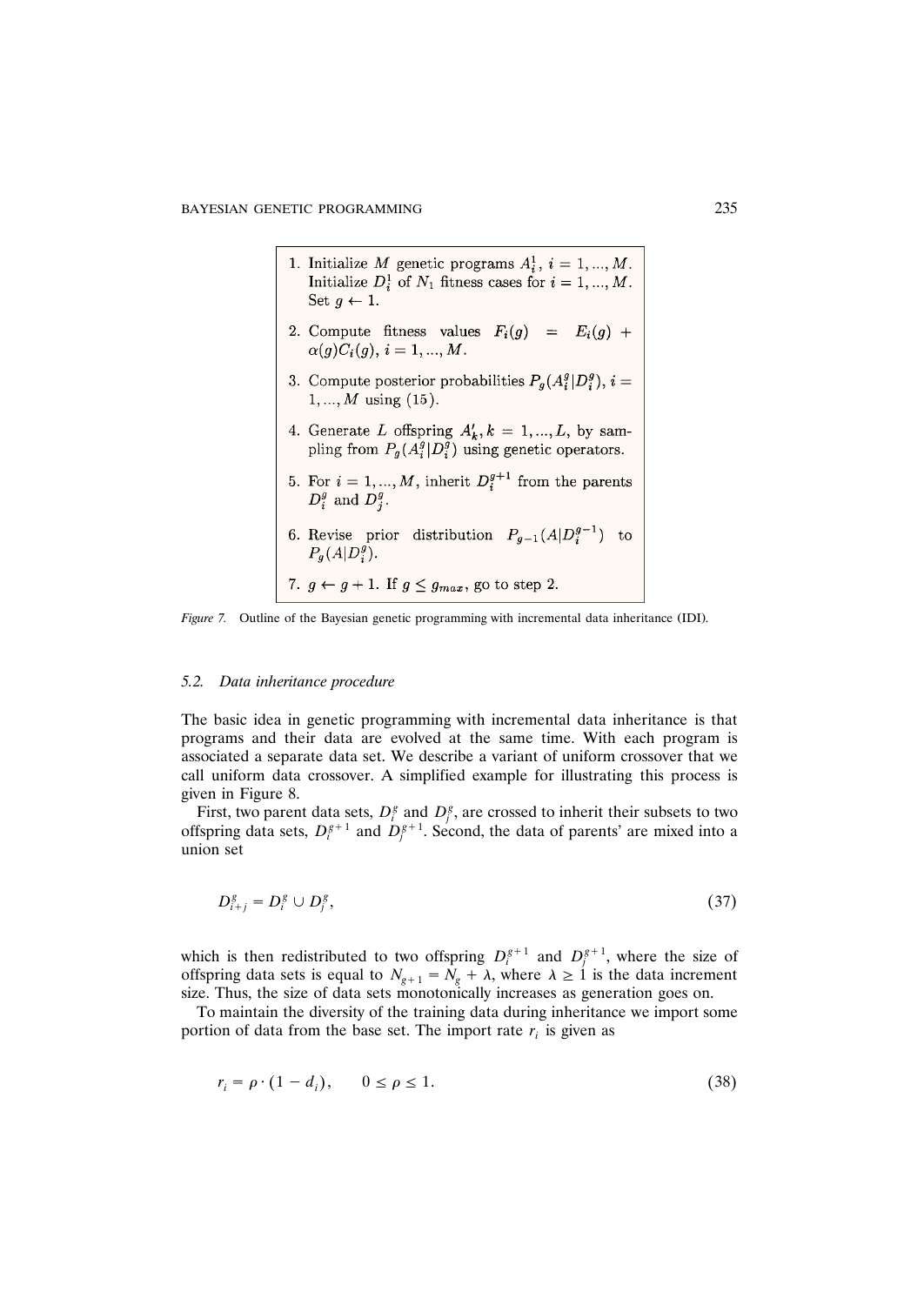

*Figure 8.* An illustrative example for data inheritance in IDI. Two parent data sets,  $D_i^g$  and  $D_i^g$ , are merged to form the union set,  $D_{i+j}^g$ , which is then inherited to two offspring data sets,  $D_i^{g+1}$  and  $D_j^{g+1}$ . The off-spring data points with shaded circles are the examples imported from the base data set *D* to maintain the diversity of data sets.

where  $\rho$  is a constant for import strength. The diversity  $d_i$  is measured as the ratio of distinctive examples in the union set:

$$
d_i = \frac{|D_{i+j}^g|}{|D_i^g|} - 1, \qquad 0 \le d_i \le 1.
$$
\n(39)

Figure 8 illustrates the process of data inheritance, where two parent data sets of size 6 each are unioned to form the genetic pool of size 10, from which two offspring data sets of size 8 each are inherited. Marked are the data imported from the basis data set to maintain the diversity.

# *5.3. Fitness e*¨*aluation*

As in the implementation of the Bayesian GP with the adaptive Occam's razor, we take the negative logarithm of  $P_{\nu}(A_i^g \mid D)$  and use it as the fitness function

$$
F_i(g) = -\log P_g(A_i^g \mid D_i^g),\tag{40}
$$

where  $A_i^g \in \mathcal{A}(g)$ ,  $D_i^g \subset D$ , and  $P_g(A_i^g \mid D_i^g)$  are defined by (15):

$$
P_g(A_i^g \mid D_i^g) = \frac{P(D_i^g \mid A_i^g) P_{g-1}(A_i^g \mid D_i^{g-1})}{\sum_{j=1}^M P(D_j^g \mid A_j^g) P_{g-1}(A_j^g \mid D_j^{g-1})}.
$$
\n(41)

Then the evolutionary process is reformulated as a minimization process

$$
A_{best}^g = \min_{g \le g_{\text{mam}}} \arg \min_{A_i^g, D_i^g} F_i(g), \tag{42}
$$

where the fitness function is expressed as

$$
F_i(g) = -\log P(D_i^g \mid A_i^g) - \log P_{g-1}(A_i^g \mid D_i^{g-1}). \tag{43}
$$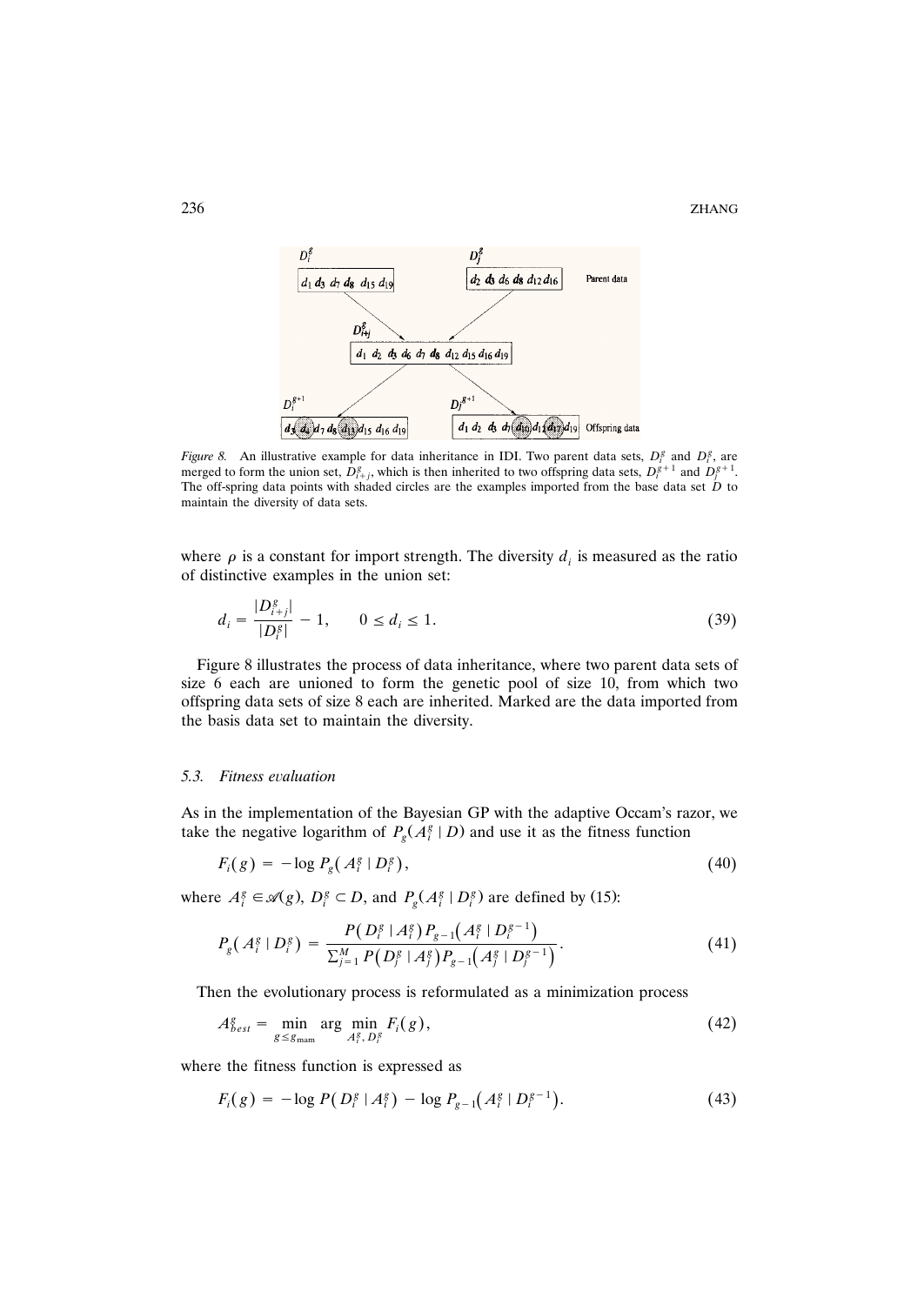Using the similar arguments as in Section 4.2 we can write the likelihood function and the prior distribution of programs in the form

$$
P(D_i^g \mid A_i^g) = \frac{1}{Z_D(\beta)} \exp(-\beta F_D) \tag{44}
$$

$$
P_{g-1}(A_i^g \mid D_i^{g-1}) = \frac{1}{Z_A(\alpha)} \exp(-\alpha F_A)
$$
 (45)

where  $Z_D(\beta)$  and  $Z_A(\alpha)$  are normalizing constants.

We define an adaptive fitness function in its most general form as

$$
F_i(g) = E_i(g) + \alpha(g)C_i(g), \qquad (46)
$$

where  $E_i(g)$  and  $C_i(g)$  represents the error factor  $F_p$  and complexity factor  $F_A$ with  $\alpha$  and  $\beta$  absorbed into  $\alpha(g)$ . The parameter  $\alpha(g)$  balances these two factors as follows

$$
\alpha(g) = \begin{cases}\n\frac{1}{N_g^2} \frac{E_{best}(g-1)}{\hat{C}_{best}(g)} & \text{if } E_{best}(g-1) > \epsilon \\
\frac{1}{N_g^2} \frac{1}{E_{best}(g-1) \cdot \hat{C}_{best}(g)} & \text{otherwise.} \n\end{cases}
$$
\n(47)

This is a generalization of the adaptive Occam method in that  $N_e$  is now a variable, rather than fixed value *N*, and scheduled to increase monotonically as a function of generation *g*.

## *5.4. Discussion*

The incremental data inheritance method has interesting properties that characterize the stability of the algorithm as generation goes on. It maintains a growing subset of given fitness cases for each program. The monotonic growth of the fitness subset ensures that the IDI method eventually achieves the same level of performance as that of the baseline algorithm. This is contrasted with many of existing methods for fitness case selection, including LEF [14] and RAT [38]. Maintaining a separate subset for each program allows the learned component of the program can be retained during evolution. At the same time, the import of new fitness cases from the base set allows the programs to learn new situations, thus leading to gradual improvement in performance.

## *5.5. Experimental results*

We compare the performance of the GP with incremental data inheritance (IDI) to the baseline GP, i.e. one that uses the complete training cases from the outset. Experiments have been performed using the parameter values listed in Table 6. GP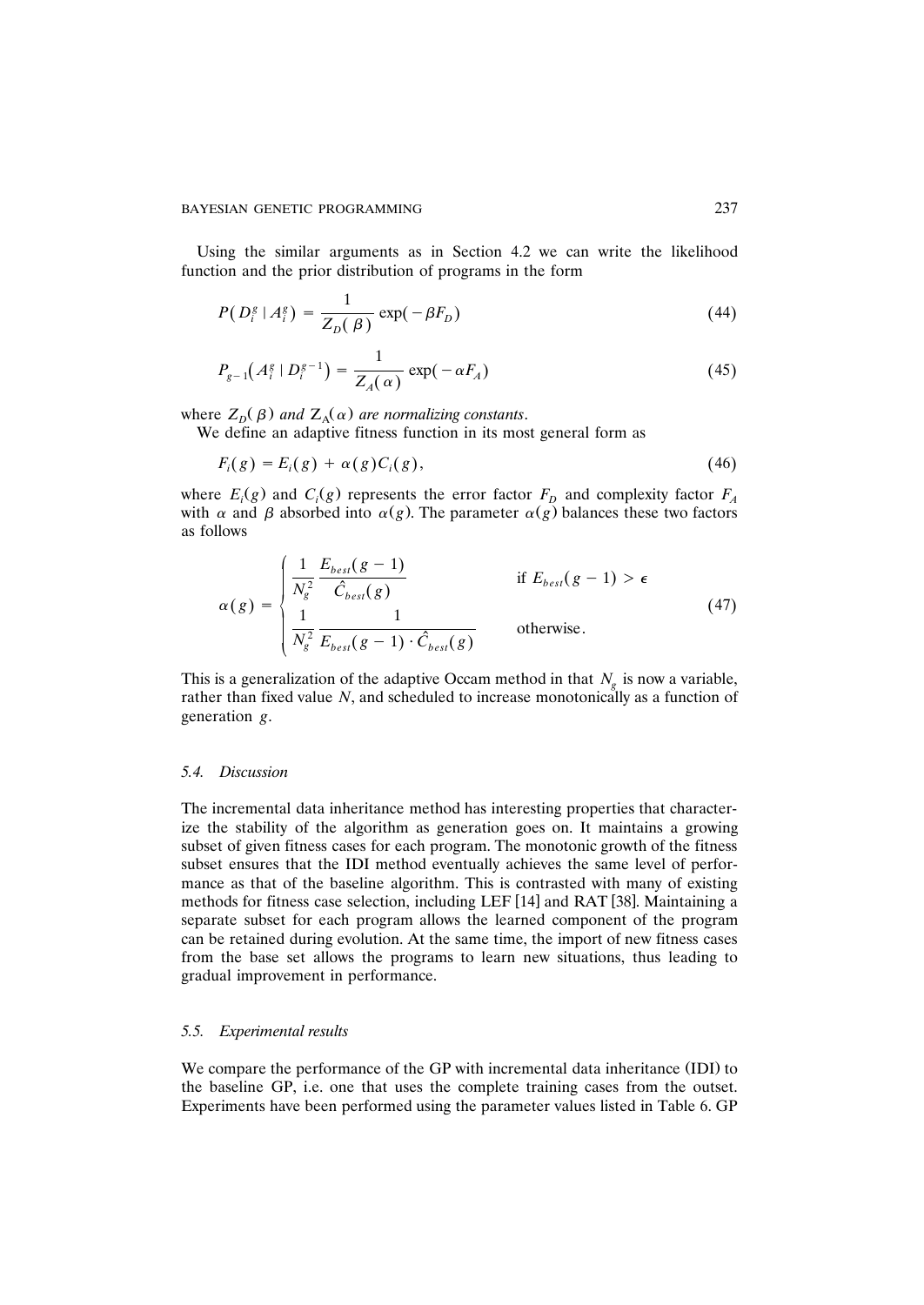| Parameter                       | Value |
|---------------------------------|-------|
| Population size                 | 100   |
| Max generation                  | 30    |
| Crossover rate                  | 0.9   |
| Mutation rate                   | 0.1   |
| Training cases                  | 200   |
| <b>Test cases</b>               | 200   |
| Initial data size $(N_0)$       | 20    |
| Data increment size $(\lambda)$ | 6     |

*Table 6.* Parameters used in the experiments for GP with incremental data inheritance

runs with IDI used  $20 + 6g$  examples for each generation g selected from the given data set, i.e.  $N_0 = 20$ ,  $\lambda = 6$ , for fitness evaluation. For all methods, a total of 200 training cases were used for training and an independent set of 200 test cases was used for evaluating the generalization performance of evolved programs. Fitness factors  $E_i(g)$  and  $C_i(g)$  are the same as in the experiments for GP with the adaptive Occam's razor, except that the training set size for  $E_i(g)$  is now  $N_a$ instead of *N*.

Results are shown in two different forms. Figure 9 shows the evolution of fitness as a function of the generation number, in which there is no significant difference in the performance. Since the GP with IDI uses variable data size, computing time at each generation should be measured by a product of the population size and the data size. This result is shown in Figure 10, where IDI achieved a speed-up factor of approximately four compared with the baseline GP. More detailed results are summarized in Table 7. The incremental data inheritance (IDI) method used only 50% of the time required for the baseline GP. It is interesting to see that, despite



*Figure 9.* Comparison of fitness values as a function of the generation number. The curves are mean values over ten runs. The GP with IDI shows no loss of fitness values compared to that of the baseline GP algorithm.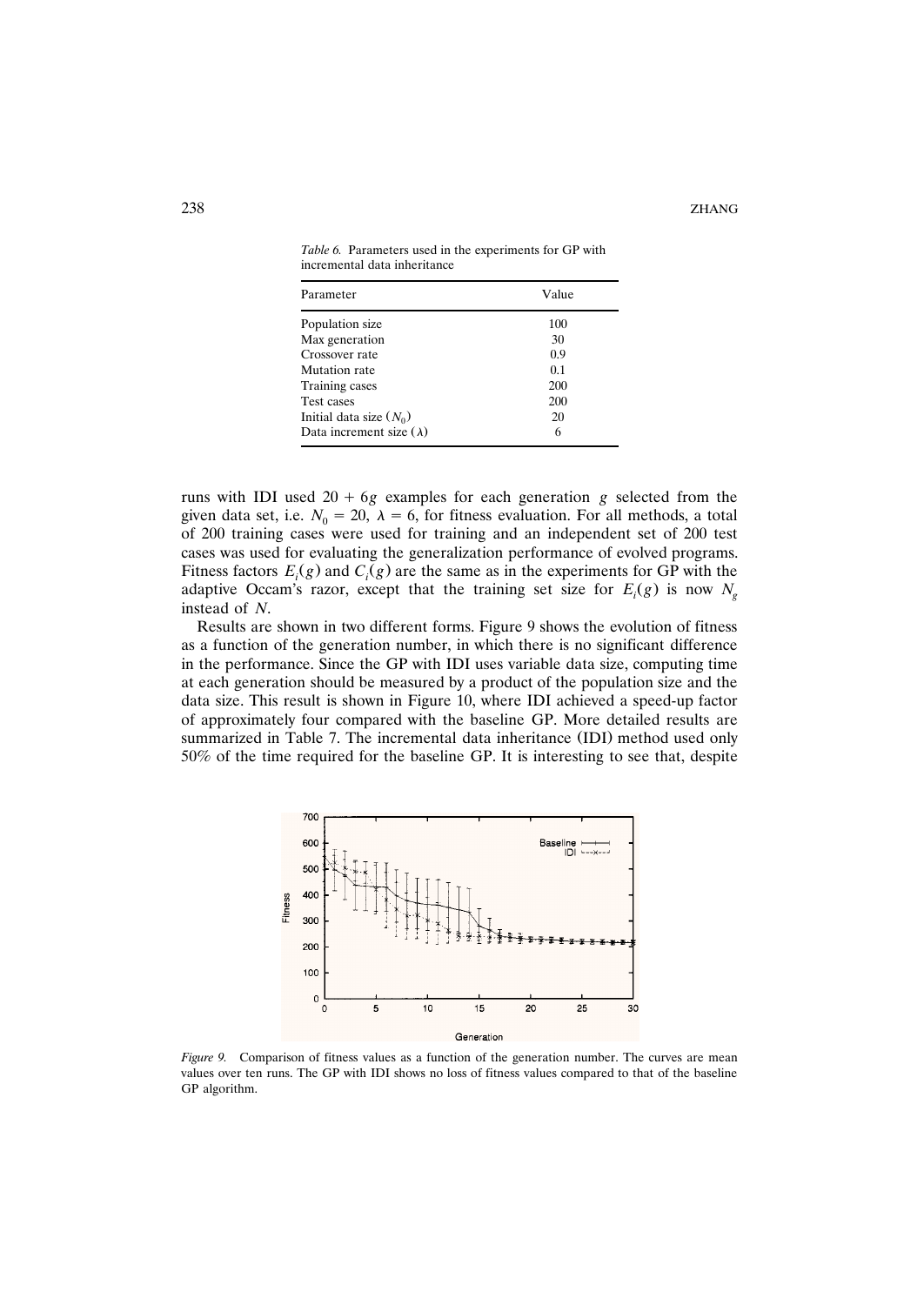

*Figure 10.* Comparison of fitness values as a function of the number of function evaluations. The curves are mean values over ten runs. The GP with IDI converges much faster than the baseline GP algorithm.

*Table 7.* Effects of incremental data inheritance (IDI) on the time and average fitness values (lower is better) of GP programs for the multiagent learning task. The sizes of training and test sets were 200, respectively. The values are averaged over ten runs. Time is measured as the total number of fitness evaluations. Also shown are the standard deviations.

|                 |                      | <b>Average Fitness</b>         |                                 |  |
|-----------------|----------------------|--------------------------------|---------------------------------|--|
| Method          | Time                 | Training                       | Test                            |  |
| Baseline<br>IDI | 1,220,000<br>662,000 | $215.8 + 8.3$<br>$217.4 + 9.4$ | $221.3 + 7.6$<br>$219.9 + 13.5$ |  |

the reduced data size, the generalization performance of the GP with IDI was slightly better than that of the baseline GP.

## **6. Concluding remarks**

We have presented a Bayesian framework for genetic programming. Two specific GP algorithms were derived from this framework for reducing the time and space complexity of genetic programming. Applied to the multiagent learning task, the first method, i.e. GP with the adaptive Occam's razor (AOR), achieved approximately 20% reduction of program complexity without any loss in fitness values. The second Bayesian approach to genetic programming, i.e. the incremental data inheritance (IDI) method, used only  $50\%$  of the time required for the baseline GP to achieve the same or a little better fitness level.

Though this improvement is significant, it should be mentioned that there is still much room for further reduction of space/time complexity of genetic programming. Future work should address the following issues, among others. One is incorporating better genetic operators. We have focused in the present work on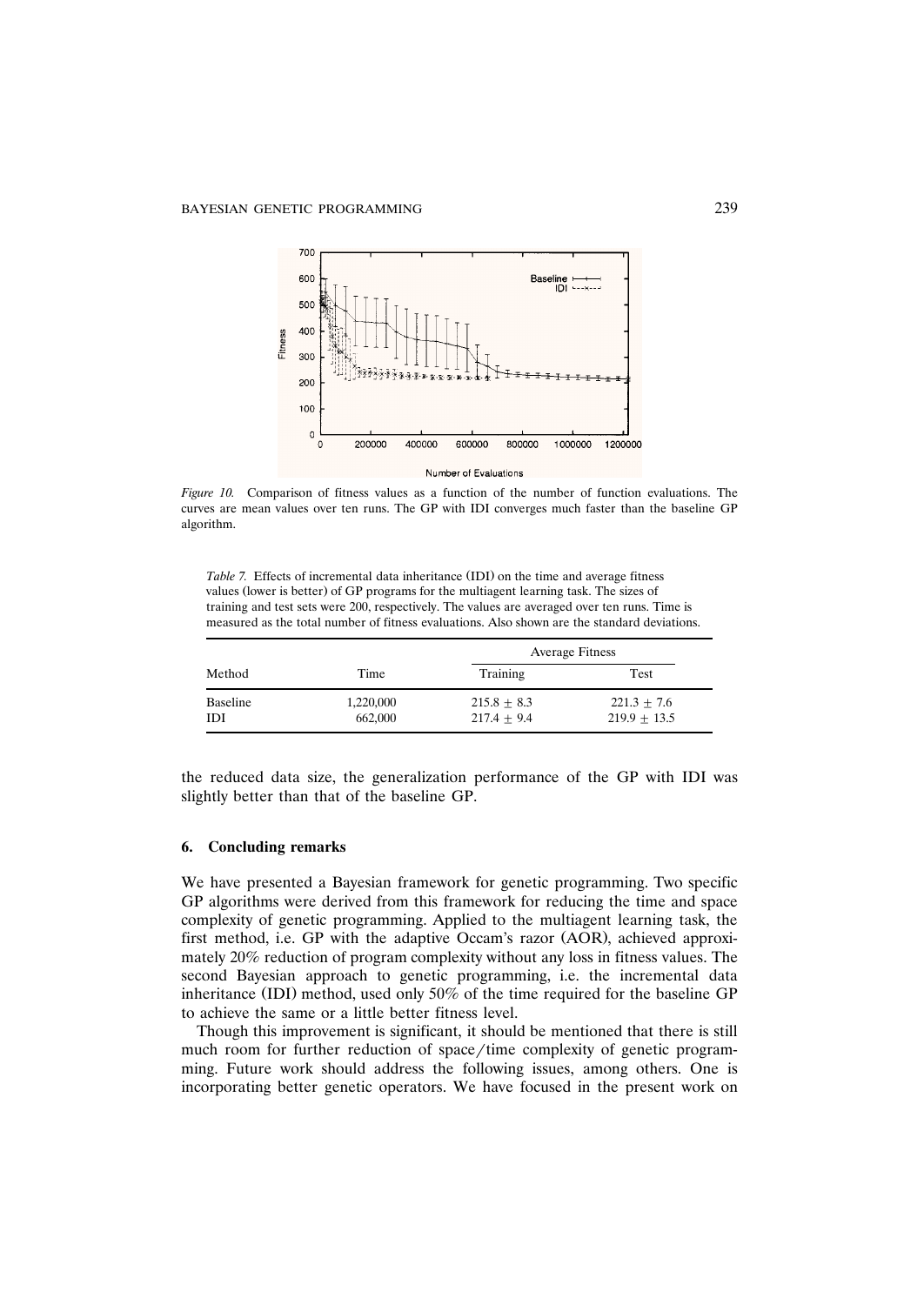dynamics at the phenotypic level. Further improvement can be achieved by finding more ''intelligent'' variation operators that adapt to the dynamics at the genotypic level. In terms of Bayesian genetic programming, this involves adapting proposal functions. The second issue is to improve modularity of genetic programs by automatically designing and adapting reusable submodules such as ADFs or libraries. This, combined with the Occam's razor, will further improve the comprehensibility and reusability of genetic programs as well as speed up the GP process.

From the theoretical point of view, the Bayesian framework for genetic programming provides a number of important features. One is that, by formulating the GP process as Bayesian inference, principled techniques for driving evolutionary dynamics of conventional GPs can be developed. In addition to the methods presented in this paper, one can think of other methods within the framework. For example, decision-making can be made more robust by combining multiple programs instead of a single GP tree. The Bayesian GP framework provides a principled way to combine multiple programs to build a committee machine.

Another important feature of Bayesian inference is that it allows background knowledge in the problem domain to be incorporated in a formal way. For instance, if we can guess the distribution of specific function symbols for good GP trees, this knowledge can be reflected in the application probabilities of genetic operators. Background knowledge is important especially for solving real-life problems of practical interest.

Finally, the Bayesian analysis of genetic programming appears to be a useful tool for incorporating various genetic programming procedures into a uniform framework. A theoretical framework is crucial for the design and comparative analysis of various genetic programming algorithms.

#### **Acknowledgments**

This research was supported by the Korea Science and Engineering Foundation  $(KOSEF)$  Grant $#$  981-0920-350-2, by the Korea Research Foundation  $(KRF)$ Grant# 1998-001-E01025, and by the Korea Ministry of Science and Technology through KISTEP Grant $#$  BR-2-1-G-06. Thanks to Wolfgang Banzhaf and three anonymous reviewers for helpful comments that improved the readability of the paper.

#### **References**

- 1. D. Andre, ''Automatically defined features: The simultaneous evolution of 2-dimensional feature detectors and an algorithm for using them," In K. E. Kinnear, Jr. (ed), Advances in Genetic Programming, MIT Press: Cambridge, MA, 1994, Chapter 23, pp. 477-494.
- 2. P. J. Angeline and J. B. Pollack, ''Coevolving high-level representations, in Artificial Life III, C. G. Langton (ed.), Addison-Wesley: Reading, MA, 1993.
- 3. P. J. Angeline, "Genetic programming and emergent intelligence," in K. E. Kinnear, Jr. (ed.), Advances in Genetic Programming, MIT Press: Cambridge, MA, 1994. Chapter 4, pp. 75-98.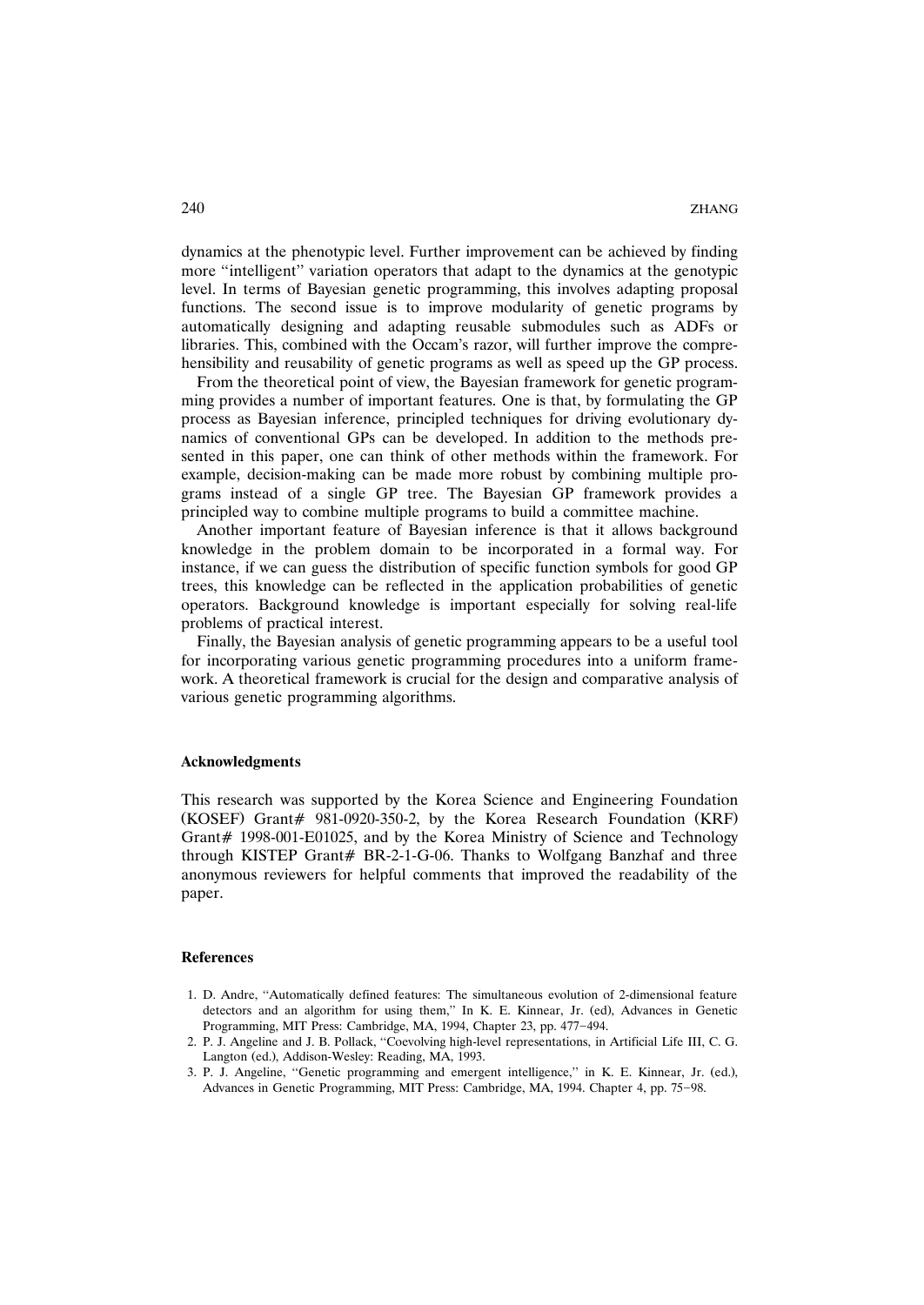- 4. P. J. Angeline, ''Subtree crossover: Building block engine or macromutation?'' in J. R. Koza, et al. (eds.), The Second Genetic Programming Conf. (GP-97), Morgan Kaufmann, San Francisco, CA, 1997, pp. 9-17.
- 5. T. Bäck, Evolutionary Algorithms in Theory and Practice, Oxford, UK: Oxford University Press, 1996.
- 6. W. Banzhaf, F. Francone, and P. Nordin, ''The effect of extensive use of the mutation operator on generalization in genetic programming using sparse data sets,'' In Proc. 4th Int. Conf. on Parallel Problem Solving from Nature (PPSN-96), W. Ebeling, I. Rechenberg, H.-P. Schwefel, H. M. Voigt (eds.), Springer: Berlin, 1996, pp. 300-309.
- 7. W. Banzhaf, P. Nordin, and F. Francone, ''On some emergent properties of variable size evolutionary algorithms,'' in ICGA-97 Workshop on Evolutionary Computation with Variable-Size Representation, 1997, http://www.ai.mit.edu/people/unamay/icga-ws.html.
- 8. W. Banzhaf, P. Nordin, R. Keller, and F. Francone, Genetic Programming: An Introduction, Morgan Kaufmann: San Francisco, CA.
- 9. C. M. Bishop, Neural Networks for Pattern Recognition. Oxford University Press: Oxford, UK, 1995.
- 10. T. Blickle, ''Evolving compact solutions in genetic programming: A case study,'' in H.-M. Voigt et al. (eds.), Parallel Problem Solving from Nature IV, Springer-Verlag: Berlin, 1996, pp. 564–573.
- 11. K. Chellapilla, ''Evolutionary programming with tree mutations: Evolving computer programs without crossover," in J. R. Koza, et al. (eds.), The Second Genetic Programming Conf. (GP-97), Morgan Kaufmann: San Francisco, CA, 1997, pp. 431-438.
- 12. T. M. Cover and J. A. Thomas, Elements of Information Theory, Wiley: New York, 1991.
- 13. C. Gathercole and P. Ross, ''Dynamic training subset selection for supervised learning in genetic programming," in Parallel Problem Solving from Nature III, Y. Davidor, et al. (Eds.), Springer-Verlag: Berlin, 1994, pp. 312-321.
- 14. C. Gathercole and P. Ross, ''Small populations over many generations can beat large populations over few generations in genetic programming," in J. R. Koza, et al. (eds.), The Second Genetic Programming Conf. (GP-97), Morgan Kaufmann: San Francisco, CA, 1997, pp. 111-118.
- 15. A. Gelman, J. B. Carlin, H. S. Stern, and D. B. Rubin, Bayesian Data Analysis, Chapman & Hall: London, 1995.
- 16. T. Haynes, ''Perturbing the representation, decoding, and evaluation of chromosomes,'' in J. R. Koza, et al. (eds.), The Third Genetic Programming Conf. (GP-98), Morgan Kaufmann: San Francisco, CA, 1998, pp. 122-127.
- 17. D. Hillis, ''Co-evolving parasites improves simulated evolution as an optimization procedure,'' in Artificial Life II, C. Langton, et al. (Eds.), Addison-Wesley: Reading, MA, 1992, pp. 313-324.
- 18. H. Iba, H. de Garis, and T. Sato, ''Genetic programming using a minimum description length principle," in K. E. Kinnear, Jr. (ed.), Advances in Genetic Programming, MIT Press: Cambridge, MA, 1994, Chapter 12, pp. 265-284.
- 19. K. E. Kinnear, Jr. ''Generality and difficulty in genetic programming: Evolving a sort,'' in Proc. of 5th Int. Conf. on Genetic Algorithms (ICGA-93), S. Forrest (ed.), Morgan Kaufmann: San Francisco, CA, 1993, pp. 287-294.
- 20. J. R. Koza, Genetic Programming: On the Programming of Computers by Means of Natural Selection, MIT Press: Cambridge, MA, 1992.
- 21. J. R. Koza, ''Scalable learning in genetic programming using automatic function definition,'' in K. E. Kinnear, Jr. (ed.), Advances in Genetic Programming, MIT Press: Cambridge, MA, 1994, Chapter 5, pp. 99-117.
- 22. W. B. Langdon and R. Poli, ''Fitness causes bloat: Mutation,'' in W. Banzhaf, R. Poli, M. Schoenauer, and T. Fogarty (eds.), The First European Workshop on Genetic Programming (EuroGP'98), Paris, LNCS 1391, Springer-Verlag: Berlin, 1998, pp. 37-48.
- 23. W. B. Langdon, ''Size fair and homologous tree crossovers,'' Genetic Programming and Evolvable Machines, vol. 1(1), pp. 95-119, 2000.
- 24. S. Luke and L. Spector, ''A comparison of crossover and mutation in genetic programming,'' in J. R. Koza, et al. (eds.), The Second Genetic Programming Conf. (GP-97), Morgan Kaufmann: San Francisco, CA, 1997, pp. 240-248.